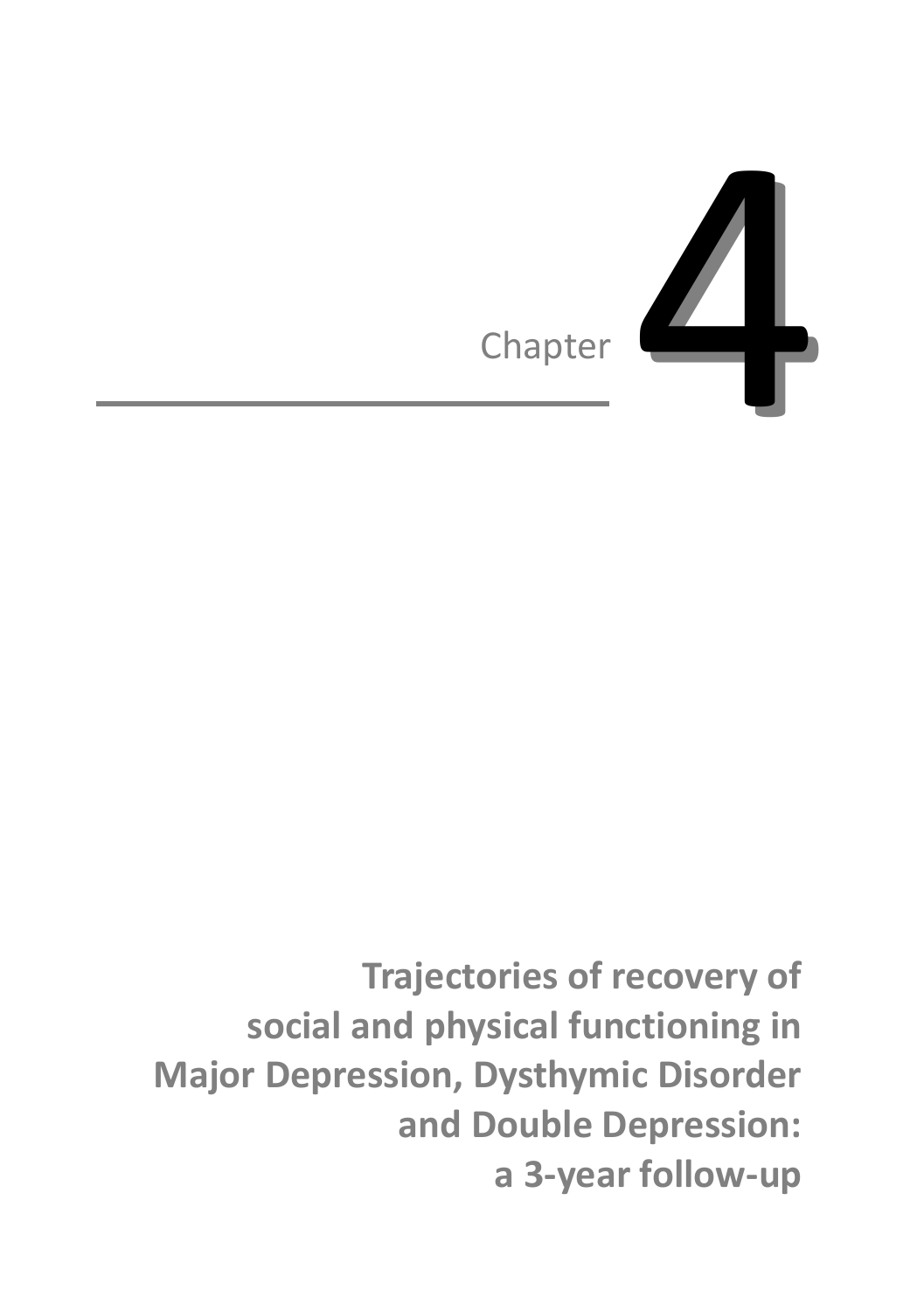## **ABSTRACT**

**Background** Depressive disorders have a large impact on psychosocial functioning. Since lower functioning predicts recurrence of a depressive episode, insight into the post-morbid course of psychosocial functioning of persons with different depressive disorders may facilitate recurrence prevention.

**Methods** Data were derived from NEMESIS, an epidemiologic survey in the adult population in the Netherlands. Respondents, who met the CIDI criteria of Major Depression (MDD; n=102), Dysthymic Disorder (n=66) or Double Depression (n=73) at baseline and recovered during three year follow-up were included; as was a control group without any diagnosis (NoDiag, n=4140). Functioning was assessed using the Groningen Social Disability Schedule (GSDS) and the SF-36 physical health summary-scale. Linear Mixed Models were conducted to compare 3-year trajectories of functioning across depressive groups and with NoDiag group.

**Results** Compared to NoDiag, all depressed groups were significantly impaired on social and physical functioning. Dysthymic Disorder and Double Depression had a lower level of postmorbid physical functioning compared to MDD (after 1 and 3 years respectively: Dysthymic Disorder: B=-13.8, p=.002 and B=-8.1, p=.09; Double Depression: B=-8.9, p=.03 and B=-9.1, p=.05). Determinants for impaired social functioning (neuroticism) and for impaired physical functioning (age, comorbid somatic disorders and neuroticism) were identified.

**Limitations** Attrition was higher among persons with a depression. Inclusion of the drop outs would most likely have resulted in stronger associations, since we expect lower functioning among the drop-outs.

**Conclusion** This study indicates the long-term debilitating effects of psychopathology, even after recovery of depressive disorders. Duration of the index symptoms appears to be associated with impaired functioning, since especially those with Dysthymia (either with or without a MDD) showed slower and less recovery of functioning.

Didi Rhebergen Aartjan TF Beekman Ron de Graaf Willem A Nolen Jan Spijker Witte J Hoogendijk Brenda WJH Penninx

**Published in:** Journal of Affective Disorders 2010; 124: 148-156.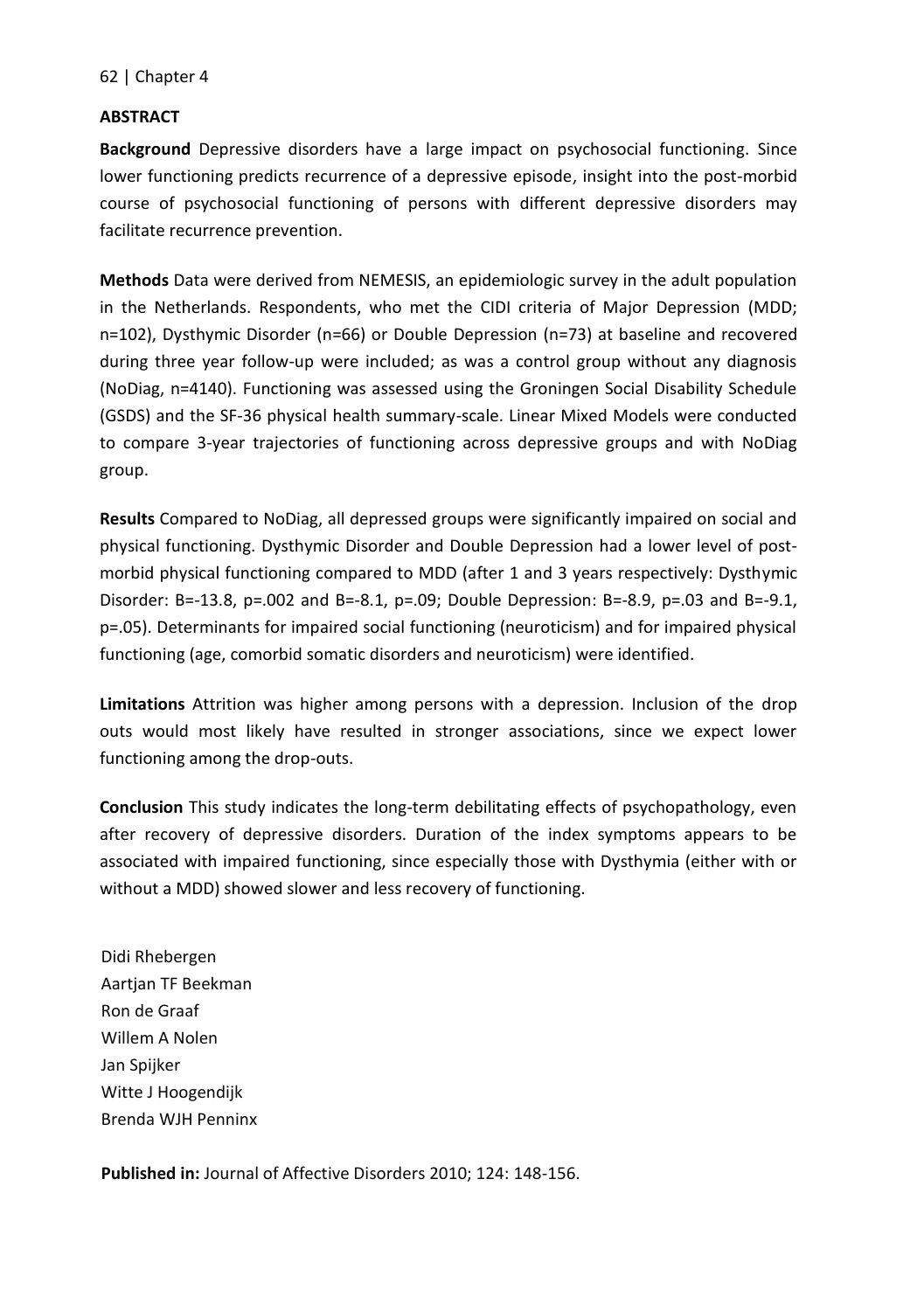# **INTRODUCTION**

Depressive disorders have a large impact on both social as well as physical domains of functioning (Coryell et al., 1993; Judd et al., 1996; Rapaport et al., 2005; Wells et al., 1992) similar to or even exceeding the impact noted in common medical illnesses (Buist-Bouwman et al., 2004, 2006; Merikangas et al., 2007; Ormel et al., 1994; Schonfeld et al., 1997; Wells et al., 1989, 1992). The level of functional impairment is positively associated with the severity of depressive disorders (Judd and Akiskal, 2000; Kruijshaar et al., 2003; Ormel et al., 1994, 2004; Rapaport et al., 2005; Spijker et al., 2004a). Additionally, chronicity of the depressive disorder might affect the level of functioning of persons with depressive disorders (Rytsala et al., 2006). However, literature on this issue is not conclusive. Some studies have demonstrated that chronic depressive disorders, such as Dysthymic Disorder and Double Depression, have a larger impact on social and physical functioning than nonchronic depressive disorders (Yang and Dunner, 2001), but others did not (Spijker et al., 2004b).

After remission of the depressive symptoms, social and physical functioning returns to levels found among healthy subjects, although some functional impairment may persist after recovery (Buist-Bouwman et al., 2004; Coryell et al., 1993; Hirschfeld et al., 2002; Judd et al., 2000; Ormel et al., 2004). This postmorbid impaired functioning may be a trait, state or scar effect (Ormel et al., 2004), or a consequence of a so-called "trajectory of recovery", in which recovery of functioning parallels, but lags considerably behind the curve of depressive symptoms recovery (Bijl and Ravelli, 2000a; Mintz et al., 1992). However, long-term followup comparisons of post-morbid functioning across different depressive subtypes are lacking. To what extent severity and/or chronicity of the various depressive subtypes predict postmorbid functioning is unclear. In addition, improvement in depressive disorders has been especially associated with improvements in the social domain of functioning, and to a lesser extent in the physical domain (Simon et al., 2005), illustrating the need to differentiate between social and physical domains of functioning.

Since persistence of a lower level of functioning predicts recurrence of a depressive episode, even after the symptoms of depression are alleviated (Faravelli et al., 1986; Judd et al., 2000; Judd and Akiskal, 2000; Solomon et al., 2004; Spijker et al., 2004b), insight into the course of social and physical functioning of persons with depressive disorders, and into the determinants of an impaired recovery of functioning may facilitate recurrence prevention and limit the burden of disease.

Most studies on functional impairment have a cross-sectional study design and focus on outpatients with depressive disorders, in particular non-chronic Major Depressive Disorder, lacking comparison across different depressive subtypes in the general population. In the present paper, we compare the 3-year "recovery trajectories" of social and physical functioning of persons who reach remission of a baseline diagnosis of Major Depressive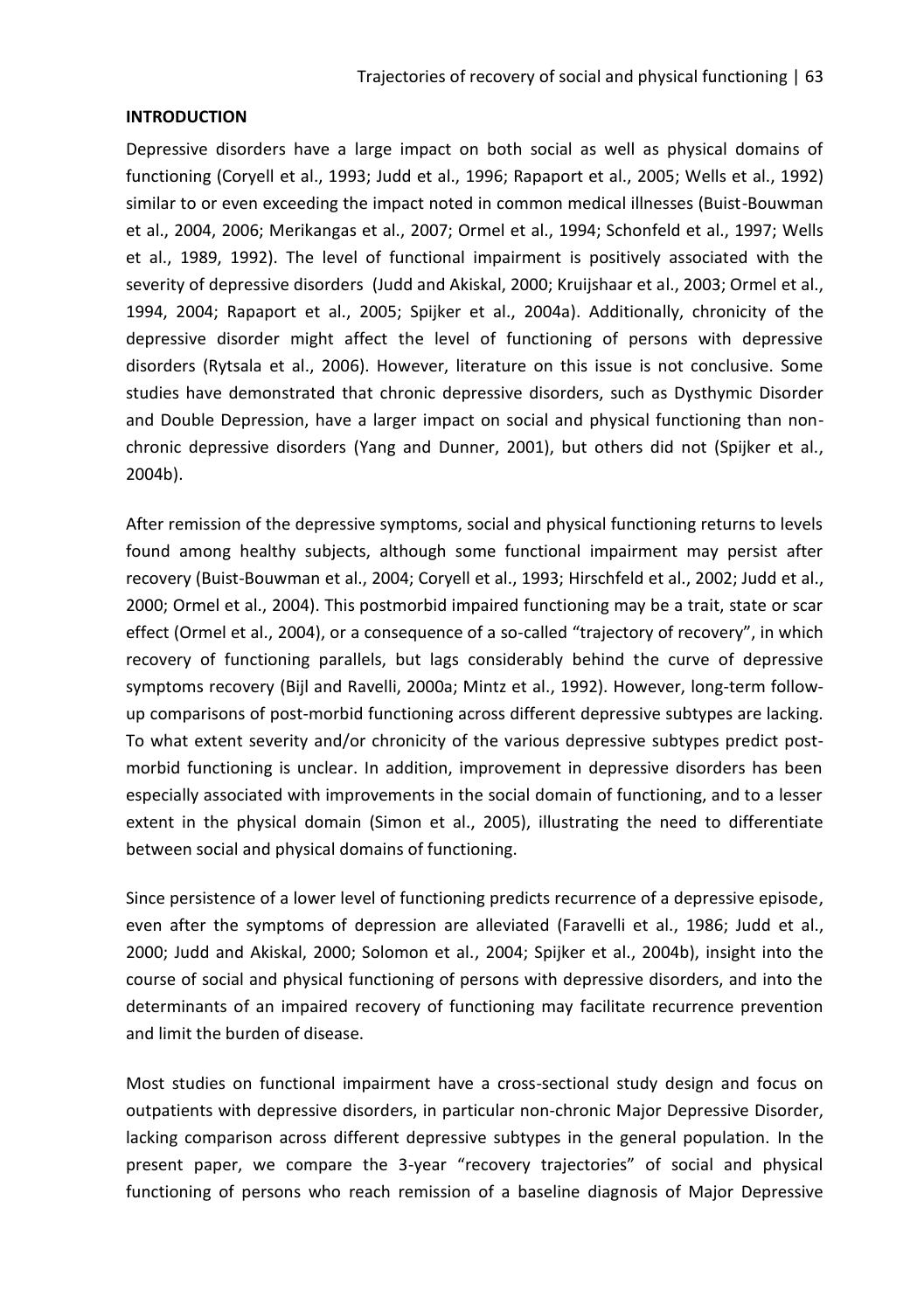Disorder (MDD), pure Dysthymic Disorder, Dysthymic Disorder with a superimposed MDD (Double Depression) and persons without any diagnoses (NoDiag). By comparing both nonchronic and chronic, as assessed by the absence or presence of Dysthymic Disorder, as well as mild and severe depressive disorders, as assessed by the absence or presence of MDD, the interplay between these two factors on functioning can be tested. First, we hypothesized that at baseline, persons with a current chronic and severe depressive disorder (Double Depression) have a lower level of social and physical functioning than persons with a current chronic, but mild depressive disorder (Dysthymic Disorder), who in turn have a lower level of functioning than persons with a current non-chronic, but severe depressive disorder (MDD) (Bijl and Ravelli, 2000a; Wells et al., 1992). Second, we compare the 3-year follow-up of social and physical functioning between persons with depressive disorders and persons without any diagnosis. We hypothesized that post-morbid functioning of all depressive disorders gradually returns to the level of persons without any diagnosis, but some functional impairment, as compared to persons without any diagnosis will prevail (Friedman et al., 1999; Ormel et al., 2004). Furthermore, we hypothesized that the recovery of social and physical functioning of persons with chronic depressive disorders lags behind the recovery of social and physical functioning of persons with MDD (Hays et al., 1995; Rytsala et al., 2006). Third, besides chronicity and severity, other possible determinants of recovery trajectories of social and physical functioning (demographic, clinical and personality characteristics) will be explored.

## **METHODS**

## **Study sample and depression groups**

Data of the current study are derived from the Netherlands Mental Health Survey and Incidence Study (NEMESIS). This is a naturalistic, prospective, epidemiological survey among a representative sample (n=7076) of the general adult (aged 18 to 64 years) population in the Netherlands. Data were gathered in three waves: at baseline in 1996 (T0), after 12 month follow-up (T1, 1997) and after 3 years (T2, 1999). The sampling procedure consisted of a multistage, stratified, random sample. The method of recruitment was extensively described elsewhere (Bijl et al., 1998). Procedures were approved by the ethics committee of the Netherlands Institute of Mental Health and Addiction and informed consent was obtained according to the prevailing Dutch law of 1996. At T0, 7076 (69.7%) respondents could be included. At the T1 and T2 waves, 1458 (20.6%) and 822 (14.6%) respondents respectively were lost to attrition (Bijl et al., 1998). After adjustment for demographic factors, a 12-month disorder at T0 only slightly increased the probability of loss to follow-up between T0 and T1, as well as between T0 and T2 (Graaf et al., 2000a,b).

For the present study, we included NEMESIS respondents with a one-month prevalence of MDD and/or Dysthymia at baseline, based on the Composite International Diagnostic Interview (CIDI), version 1.1 (Smeets and Dingemans, 1993). The CIDI, developed by the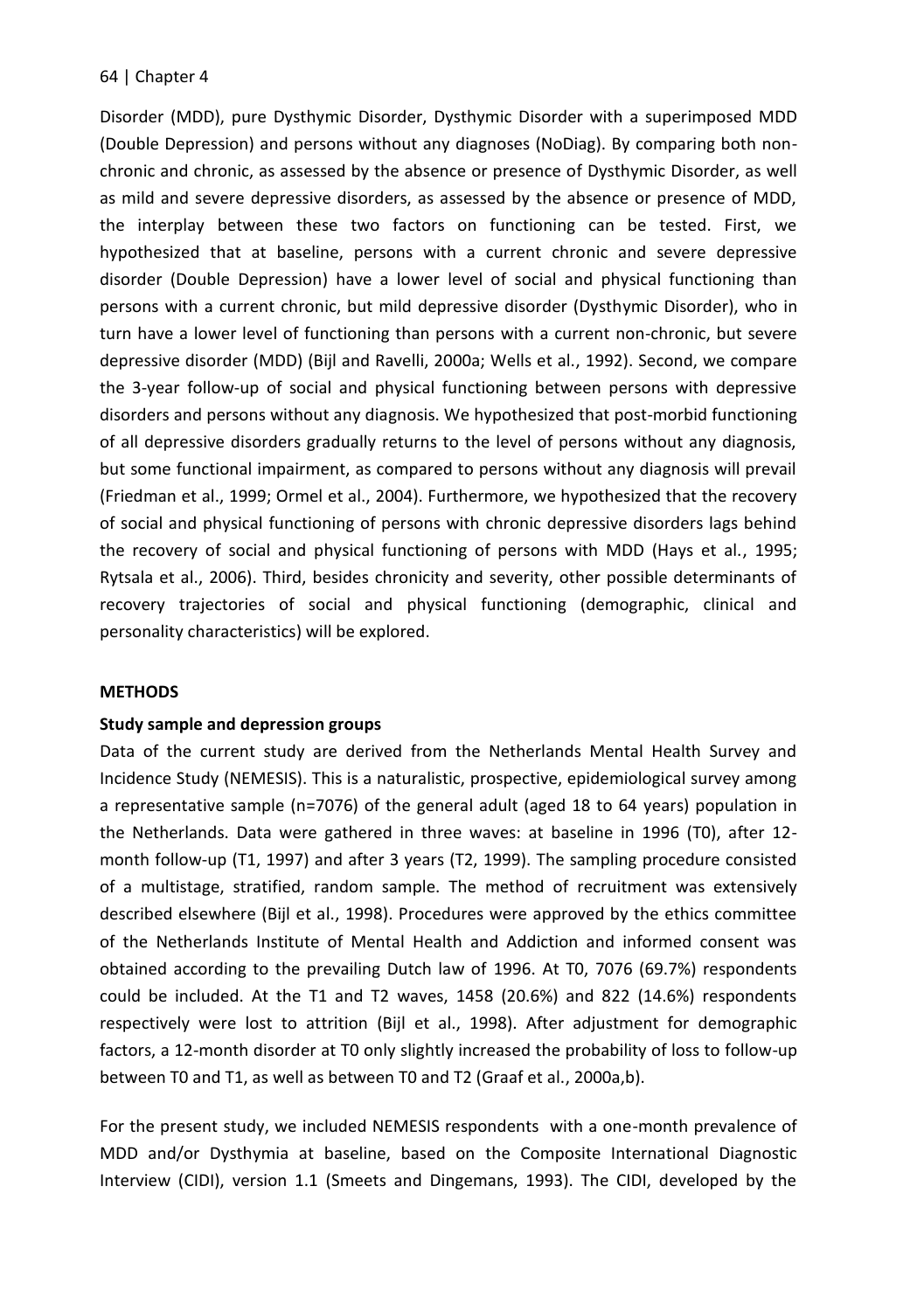WHO (World Health Organization, 1990), is a structured interview with acceptable reliability and validity (Wittchen, 1994). Organic exclusion rules were used in making diagnoses, and hierarchy-free diagnoses were made to allow for research into comorbid depressive disorders, and hence Double Depression. Persons, who fulfilled the CIDI-criteria of a bipolar disorder, were not included. Since we were interested in the trajectories of social and physical functioning during remission of a depressive disorder, only those depressed persons were included who had achieved remission at follow up, both after one and three years of follow up (n=241). Remission was defined as the absence of a depressive disorder (MDD and Dysthymic Disorder) after one and three years of follow up according to the CIDI (Smeets and Dingemans, 1993). Based on the presence of last-month MDD and Dysthymia diagnoses at baseline, different depressive disorder groups were defined. MDD only (n=102) consisted of those fulfilling a MDD but not a Dysthymic Disorder diagnosis, indicating a non-chronic and severe depressive disorder, whereas Dysthymia only (n=66) consisted of those with a Dysthymic Disorder but not a MDD diagnosis, indicating a mild, but chronic disorder. Double Depression (n=73) was defined as Dysthymia with a comorbid MDD, ignoring the sequence of onset of Dysthymia and MDD, indicating a severe and chronic disorder. A comparison group of healthy controls was selected and consisted of all subjects without a CIDI psychiatric diagnosis at baseline and any of the follow-up waves (n=4140). Attrition rates, adjusted for sociodemographic factors (age, gender, level of education, marital status, number of somatic illnesses), were significantly higher for the depressed groups compared to the group without any diagnosis (No diagnosis as reference, MDD (OR 3.31 [95% CI 1.98- 5.55]), Dysthymic Disorder (OR 1.58 [95% CI 0.88-2.84]), Double Depression (OR 1.89 [95% CI 1.22-2.92]). Between depressive disorder subgroups, attrition rates did not differ significantly.

### **Measurements**

#### *Social and physical functioning*

At all waves, two domains of functioning were measured: social and physical functioning, using the Groningen Social Disability Schedule (GSDS) and the Short-Form-36 Health Surveyphysical health domain, respectively. The Groningen Social Disability Score (GSDS) measures social functioning in different domains of life (or social roles). It has good reliability and validity properties in the Dutch population (De Jong and Van der Lubbe, 1995; Wiersma et al., 1988). At each wave we administered three GSDS subscales, consisting of 21 items in total, covering domains of social role functioning (Cronbach's  $\alpha$ =0.63), housekeeping (Cronbach's  $\alpha$ =0.69) and leisure time functioning (Cronbach's  $\alpha$ =0.80). Total GSDS scores were constructed by summarizing the three scale scores and standardizing the overall score on a scale ranging from 0 to 100. The physical health domain of the Short-Form 36 Health Survey (SF-36) (Ware and Sherbourne, 1992) is a widely applied questionnaire involving 4 subscales and consisting of 21 items, all with sufficient internal reliability in the present study, covering physical functioning (Cronbach's  $\alpha$ =0.90), role limitations due to physical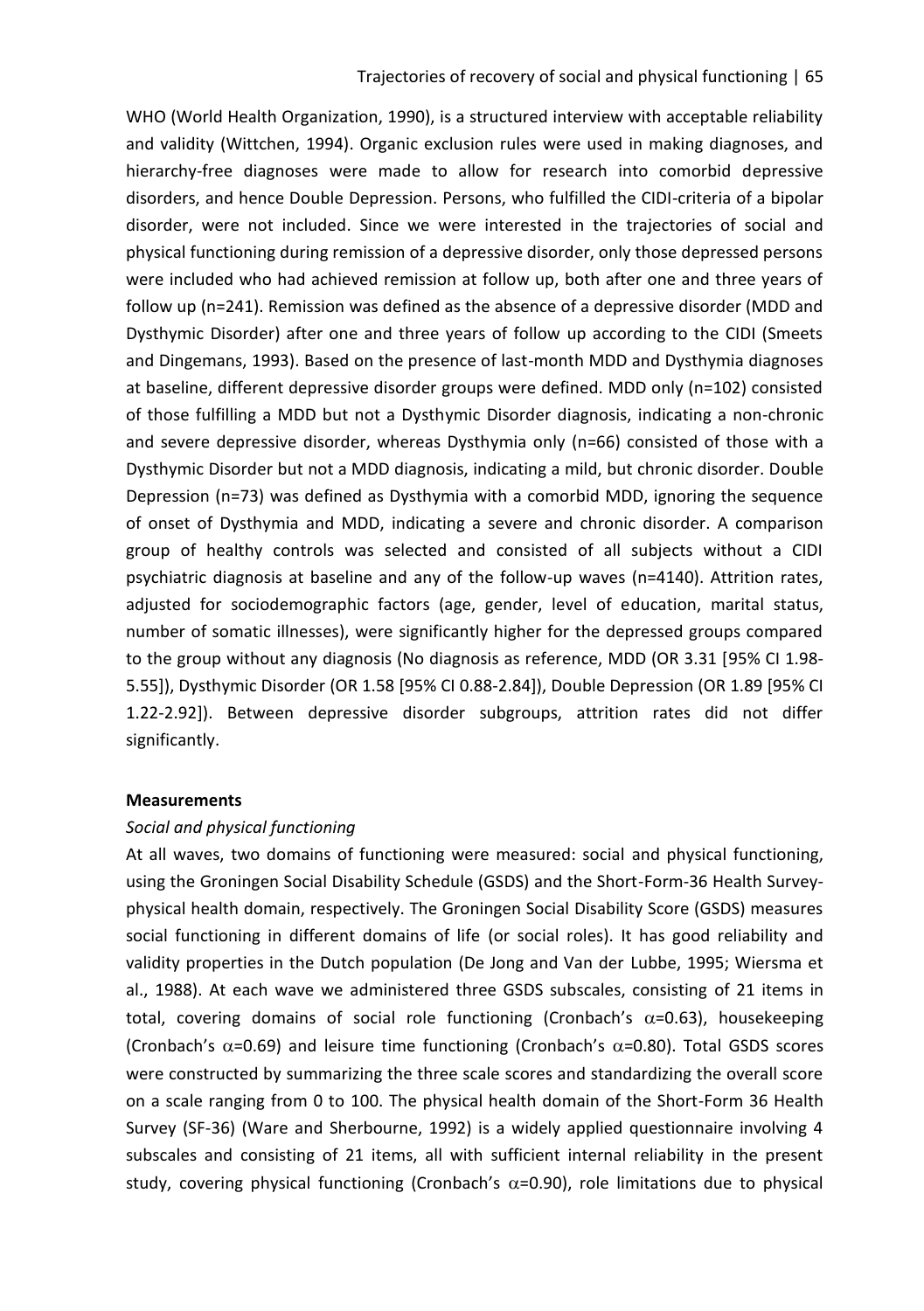health (Cronbach's  $\alpha$ =0.88), bodily pain (Cronbach's  $\alpha$ =0.86), and general health (Cronbach's  $\alpha$ =0.75). Scoring was performed on a 0-100 scale, with 100 defined as maximum functioning. A total SF-physical health summary score was constructed by adding the four scale scores and dividing by four. Good reliability and validity of this instrument has been shown elsewhere (Aaronson et al., 1998; Burke et al., 1995; McHorney et al., 1993, 1994), and there is no substantial loss of information when summary scales are used (Ware et al., 1995).

## *Demographic and clinical characteristics*

Characteristics of the participants were recorded during the baseline interview. We included the following possible predictors of functioning: Gender, age, level of education, marital status, a comorbid anxiety disorder, number of comorbid somatic disorders, childhood adversity and neuroticism. Age was included as a continuous variable. Level of education was included to assess socio-economic status and dichotomized into low ( $\leq 10$  years of education) and high level (> 10 years of education). Marital status was dichotomized into living with a partner or not. Comorbid anxiety disorder was assessed by means of the CIDI (Smeets and Dingemans, 1993). Last-month diagnoses were applied, covering all anxiety diagnoses as recorded by the CIDI (Panic Disorder (with or without Agoraphobia); Agoraphobia without history of Panic Disorder; Social Phobia; Simple Phobia; Generalized Anxiety Disorder and Obsessive Compulsive Disorder). Somatic health was defined as the number of self-reported somatic disorders out of a 32-item list (Berg and Bos, 1989) that were treated or monitored by a doctor. Childhood adversity was assessed using a structured interview in which respondents were asked to retrospectively recall whether they had experienced emotional neglect, psychological abuse, physical abuse or sexual abuse before the age of 16. Neuroticism was assessed using the Groningen Neuroticism Questionnaire (Ormel, 1983; Ormel et al., 2001; Ormel and Wohlfarth, 1991), a 14-item, 3 point scale with sufficient internal reliability in the present study (Cronbach's  $\alpha$ =0.80). An inversed scale was computed, resulting in high scores reflecting high levels of neuroticism.

### **Statistical analyses**

Statistical analyses were undertaken using SPSS version 15 (SPSS, 2006). First, the distribution of the characteristics of participants across the depressive disorder groups and the group with no disorder were compared using two-tailed chi-square statistics (for categorical variables) and one-way-analysis of variance statistics (ANOVA; for continuous variables). Next, Linear Mixed Models (LMM) were used to examine the association of the type of depressive disorder at baseline (no disorder, MDD, Dysthymia, Double Depression) and functioning during three years of follow-up. Mixed Models analyses were applied since this method can handle repeated measures data with correlated measures and nonconstant variability. In addition, missing values and unequal time intervals do not hamper analyses in LMM. All variables were entered in the model as fixed factors. The only random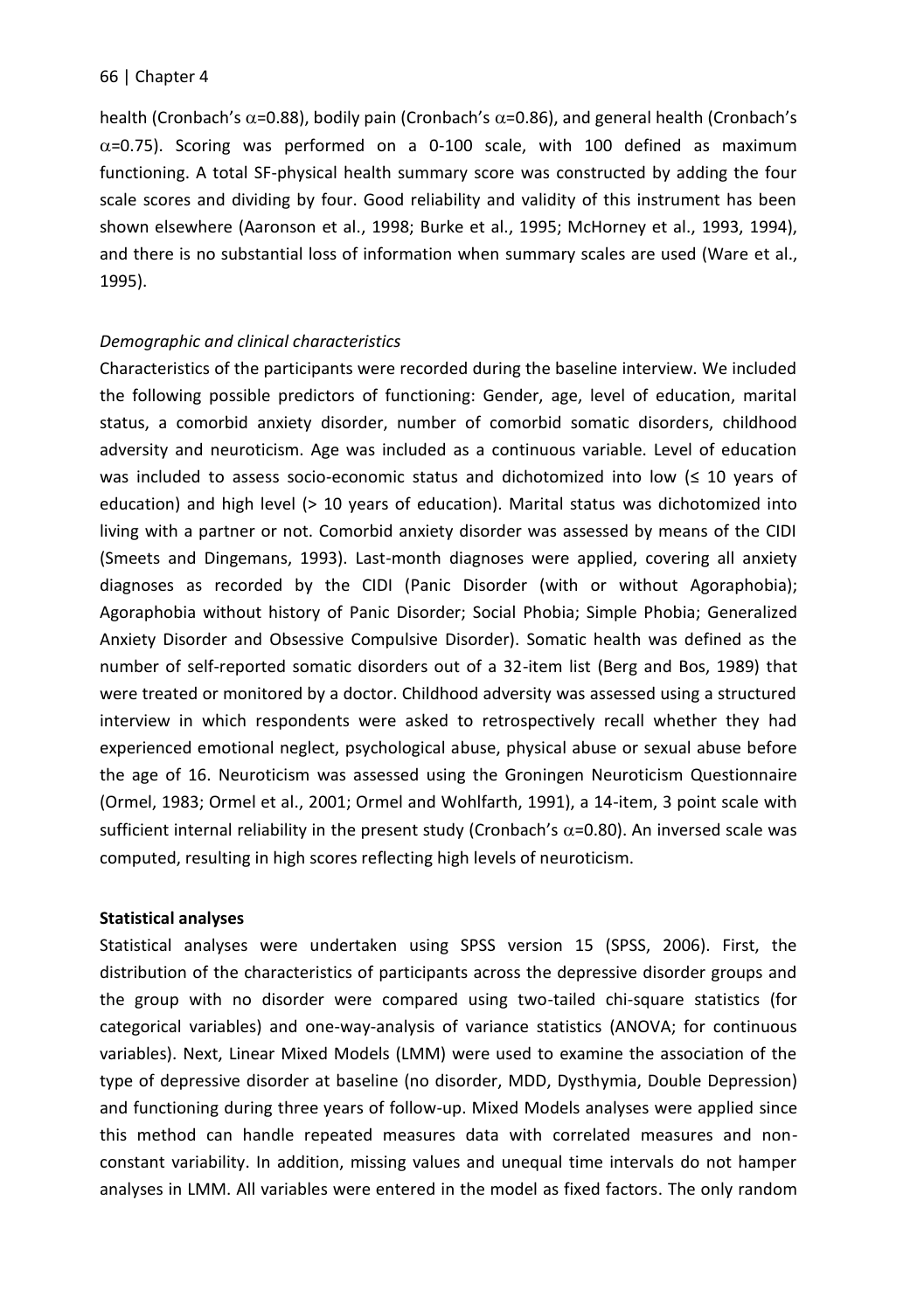factor entered in the model was the subject. An unstructured covariance structure was used. Dependent variables were the GSDS-total score and SF-physical summary score during three years of follow up (T0, T1, T2). In order to examine whether the depression groups show differential change in functioning over time, we tested an interaction term between depressive disorder group\* time. Estimated mean scores (unadjusted and adjusted) were calculated for the GSDS total score and the SF-physical summary scale. Additional analyses were performed to test the impact of the other putative determinants of functioning: gender, age, education, marital status, a comorbid anxiety disorder, number of comorbid somatic disorders, childhood adversity and neuroticism, on the association between depression groups and social and physical functioning, and their interactions with time.

### **RESULTS**

### *Characteristics*

As expected, the depressed groups differed significantly from subjects without any diagnosis (NoDiag) on all baseline characteristics, except for age (Table 1). Across depressive groups, some significant differences were found. Subjects with Double Depression were less educated and reported more comorbid anxiety disorders and a higher level of neuroticism than persons with MDD at T0. In addition, persons with Double Depression reported a higher level of neuroticism than persons with Dysthymic Disorder.

## *Trajectory of recovery of social functioning*

A graphical display of the trajectories of recovery of all depressive disorders, as compared to NoDiag is presented in Figure 1. At baseline, the level of social functioning was lowest for Double Depression (B=-15.2; p<.001) followed by MDD (B=-13.3; p=<.001) and Dysthymia (B=-13.2; p<.001) with NoDiag as the reference category. After one year of follow-up, significant interaction with time was found for all depressive disorder groups, indicating larger improvement in functioning over time as compared to NoDiag (MDD\*Time1: t=6.0; p<.001; Dysthymia\*Time1: t=2.3, p=.02; Double Depression\*Time1: t=2.8; p=.005). Considering the overall 3-year follow up, MDD improved most (MDD\*time: t=7.1; p=<.001, see Figure 1) followed by Double Depression (Double Depression\*time: t=2.3; p=.02). Persons with Dysthymic Disorder only mildly improved (Dysthymia\*time: t=1.9; p=.05). Despite the improvement over time, the level of social functioning of MDD, Dysthymic Disorder and Double Depression remained significantly lower than NoDiag at all waves.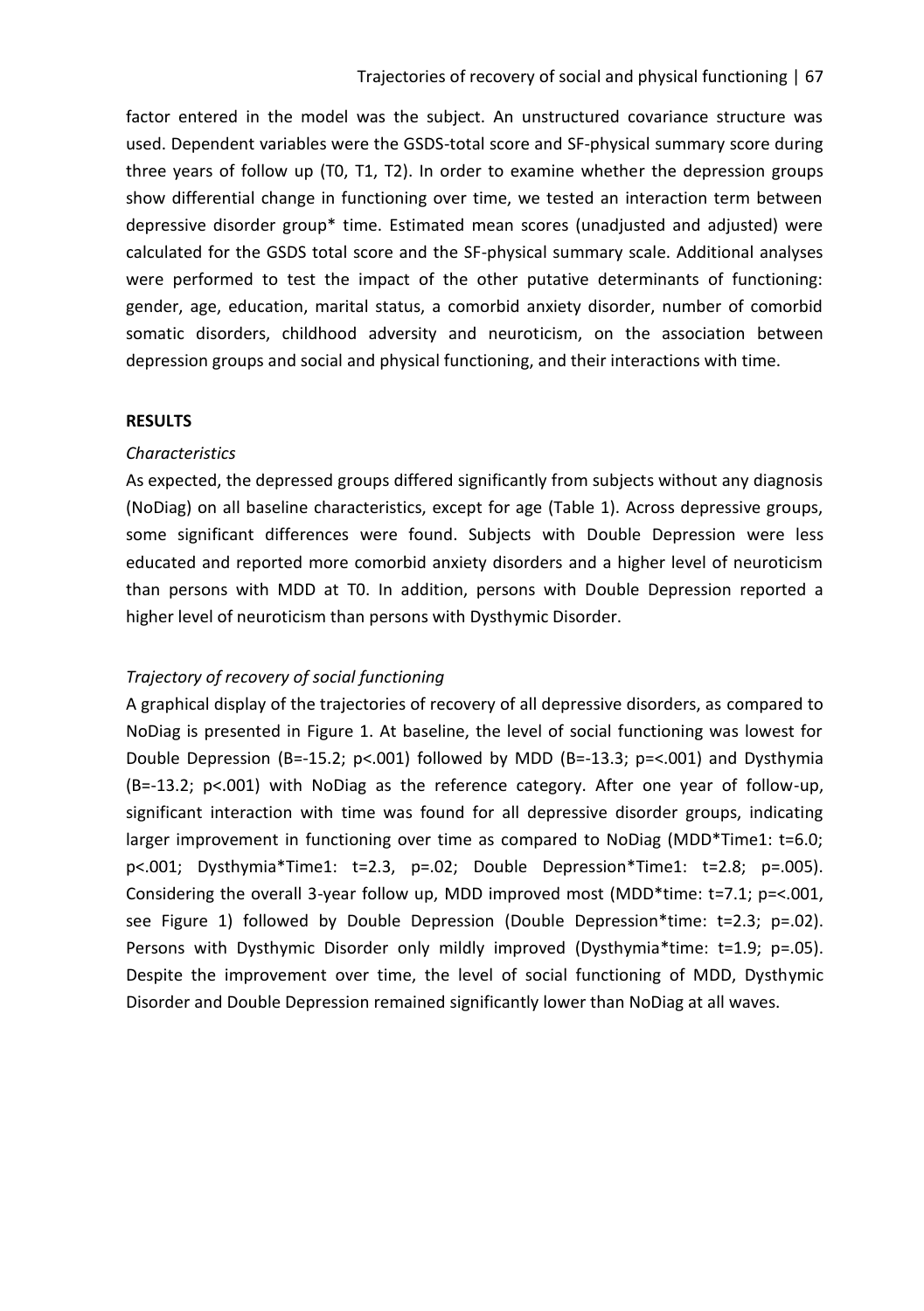No disorder n=4140 MDD n= 102 Dysthymia n=66 Double Depression n= 73 Statistical analyses % % % %  $\frac{1}{2}$  X<sup>2</sup>/ F Df p-depressive groups versus NoDiag p- between groups (presented if significant) Gender *% Female* 53.6 68.6 72.7 57.5 Χ²= 18.5 3 <.001 Age (mean  $\pm$  SD) 42.0 ( $\pm$  12.4) 40.0 ( $\pm$  11.6) 43.0 ( $\pm$  11.3) 42.8 ( $\pm$  10.5) F= 1.1 3 0.34 Education  $\frac{1}{8}$  *Migh* 56.0 50.0 36.4 32.9  $X^2 = 26.5$  3 <.001 MDD vs Double Depression: .02 Partner *% Yes* 74.1 52.0 57.6 50.7 Χ²= 52.0 3 <.001 Comorbid anxiety *% Yes* 0 52.9 56.1 68.5 Χ²= 2537.5 3 <.001 MDD vs Double Depression: .004 No. somatic disorders (mean ± SD)  $0.8 (\pm 1.1)$  1.3 ( $\pm 2.0$ ) 1.6 ( $\pm 1.8$ ) 1.6 ( $\pm 1.6$ ) F= 29.9 3 <.001 Childhood adversity *% Yes* 23.0 57.8 60.6 64.4 Χ²= 172.6 3 <.001 Neuroticism (mean ± SD) 60.6 (± 3.0) 70.1 (± 5.9) 70.4 (± 5.7) 73.3 (± 6.1) F= 813.3 3 <.001 MDD vs Double Depression: 0.001 Dysthymia vs Double Depression: 0.004

**Table 1.** Characteristics of persons with no depressive disorder, Major Depressive Disorder (MDD), Dysthymic Disorder and Double Depression at baseline.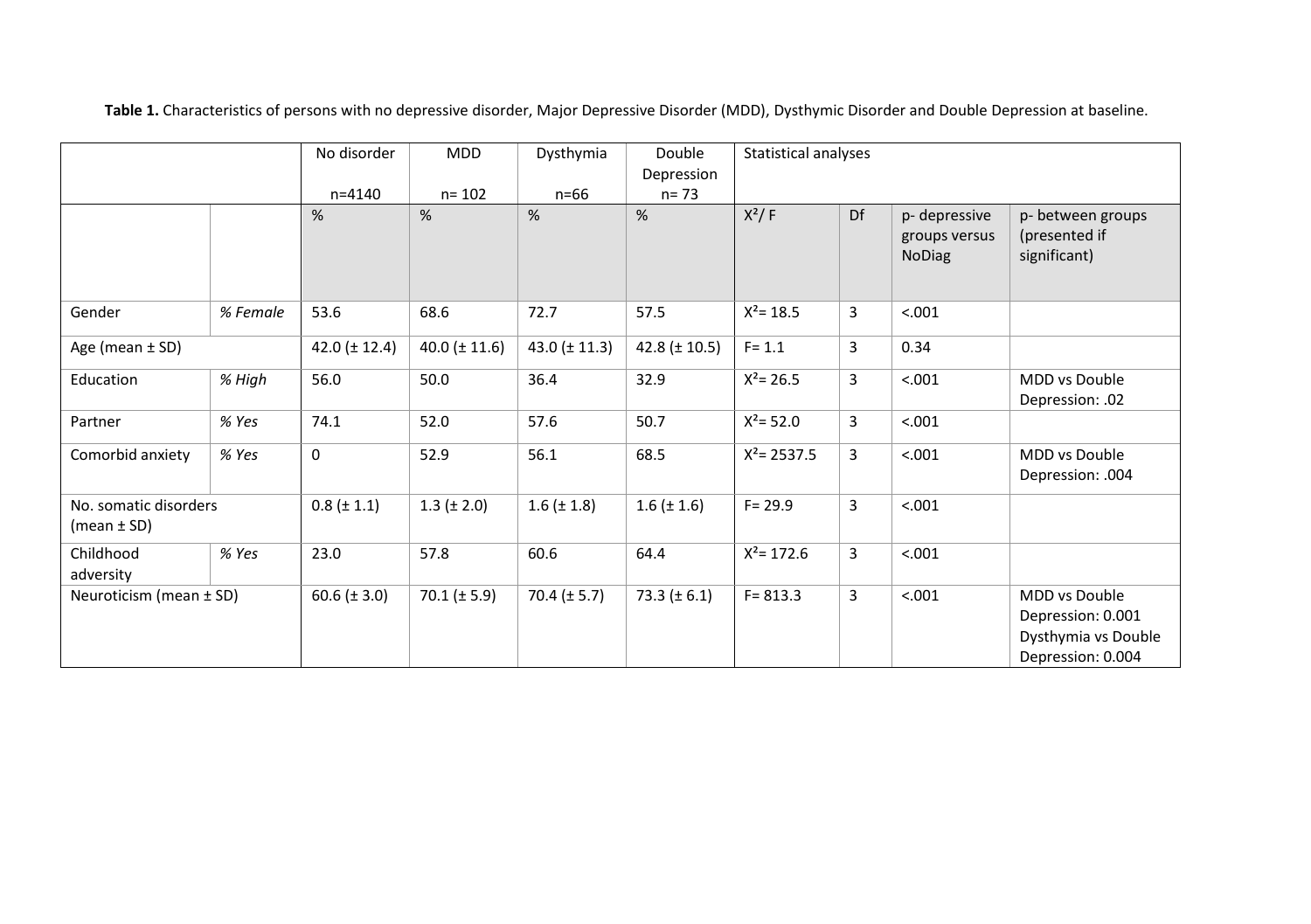**Figure 1.** Social functioning trajectories over 3 years across depression groups and a no disorder group (n=4381).



NoDiag= No diagnosis, MDD= Major Depressive Disorder, Dysth= Dysthymic Disorder, DD= Double Depression; All depression groups differed significantly from the no diagnosis group at all waves.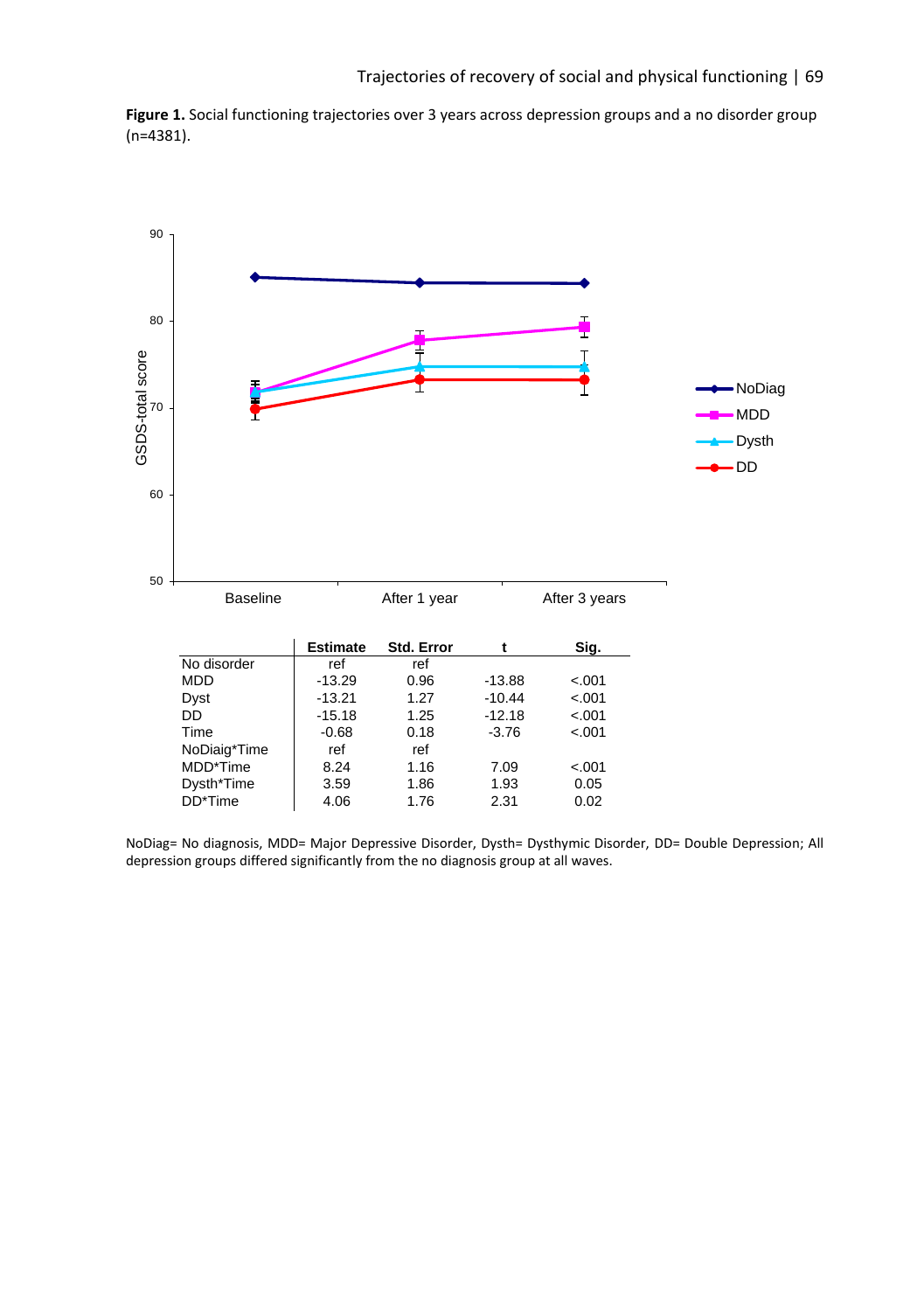**Table 2**. 3-Year course trajectories of social functioning across depressive subtypes- with and without adjustment for putative predictors (n=241).

| Parameter                       | Estimate | <b>SE</b> | $\mathsf{t}$ | Sig. | Estimate | <b>SE</b> | $\mathsf{t}$ | Sig. |
|---------------------------------|----------|-----------|--------------|------|----------|-----------|--------------|------|
| Intercept                       | 71.77    | 1.32      | 54.54        | 0.00 | 71.41    | 3.90      | 18.31        | 0.00 |
| Depression group                |          |           |              |      |          |           |              |      |
| <b>MDD</b>                      | ref      | ref       |              |      | ref      | ref       |              |      |
| Dysthymia                       | 0.07     | 2.19      | 0.03         | 0.97 | $-0.61$  | 2.06      | $-0.30$      | 0.77 |
| Double Depression               | $-1.95$  | 2.17      | $-0.90$      | 0.37 | 0.86     | 2.11      | 0.41         | 0.68 |
| Time                            |          |           |              |      |          |           |              |      |
| T <sub>0</sub>                  | ref      | ref       |              |      | ref      | ref       |              |      |
| $T0-T1$                         | 5.79     | 1.66      | 3.49         | 0.00 | 6.27     | 1.63      | 3.86         | 0.00 |
| $TO-T2$                         | 7.33     | 1.74      | 4.21         | 0.00 | 7.66     | 1.72      | 4.44         | 0.00 |
| Interaction:<br>Depression*Time |          |           |              |      |          |           |              |      |
| <b>MDD</b>                      | ref      | ref       |              |      | ref      | ref       |              |      |
| Dysthymia*T0                    | ref      | ref       |              |      | ref      | ref       |              |      |
| Dysthymia*T1                    | $-2.74$  | 2.84      | $-0.96$      | 0.34 | $-2.55$  | 2.79      | $-0.91$      | 0.36 |
| Dysthymia*T2                    | $-4.06$  | 3.30      | $-1.23$      | 0.22 | $-3.63$  | 3.22      | $-1.13$      | 0.26 |
| Double Depression*T0            | ref      | ref       |              |      | ref      | ref       |              |      |
| Double Depression*T1            | $-2.24$  | 2.72      | $-0.82$      | 0.41 | $-3.91$  | 2.72      | $-1.44$      | 0.15 |
| Double Depression*T2            | $-3.38$  | 3.16      | $-1.07$      | 0.29 | $-4.84$  | 3.11      | $-1.56$      | 0.12 |
| Covariates                      |          |           |              |      |          |           |              |      |
| Female                          |          |           |              |      | $-0.86$  | 1.64      | $-0.52$      | 0.60 |
| Age (mean)                      |          |           |              |      | 0.05     | 0.07      | 0.67         | 0.50 |
| Low education                   |          |           |              |      | $-2.41$  | 1.59      | $-1.52$      | 0.13 |
| Partner                         |          |           |              |      | 1.41     | 1.45      | 0.97         | 0.33 |
| Anxiety disorder                |          |           |              |      | $-2.29$  | 1.54      | $-1.48$      | 0.14 |
| No. somatic illnesses (mean)    |          |           |              |      | $-0.23$  | 0.41      | $-0.57$      | 0.57 |
| Childhood adversity             |          |           |              |      | 0.03     | 1.49      | 0.02         | 0.98 |
| Neuroticism (mean)              |          |           |              |      | $-0.95$  | 0.16      | $-5.92$      | 0.00 |
| Interaction                     |          |           |              |      |          |           |              |      |
| Neuroticism*Time (T0-T2)        |          |           |              |      | 0.40     | 0.23      | 1.72         | 0.01 |

Comparing depressed subjects at baseline did not yield significant differences in social functioning across MDD/Dysthymia/Double Depression groups (Table 2). The difference between MDD and Dysthymia enlarged over time (after one year: B=-2.7; p=.34; after 3 years: B=-4.0 p=.22), however, without reaching significance. Similarly, the difference between MDD and Double Depression enlarged, both after one year of follow up (Double Depression: B=-4.2; p=.11) and after 3-year follow-up (B=-5.3; p=.08), reaching borderline significance. None of the interactions of depressive disorder\*time was significant (Table 2).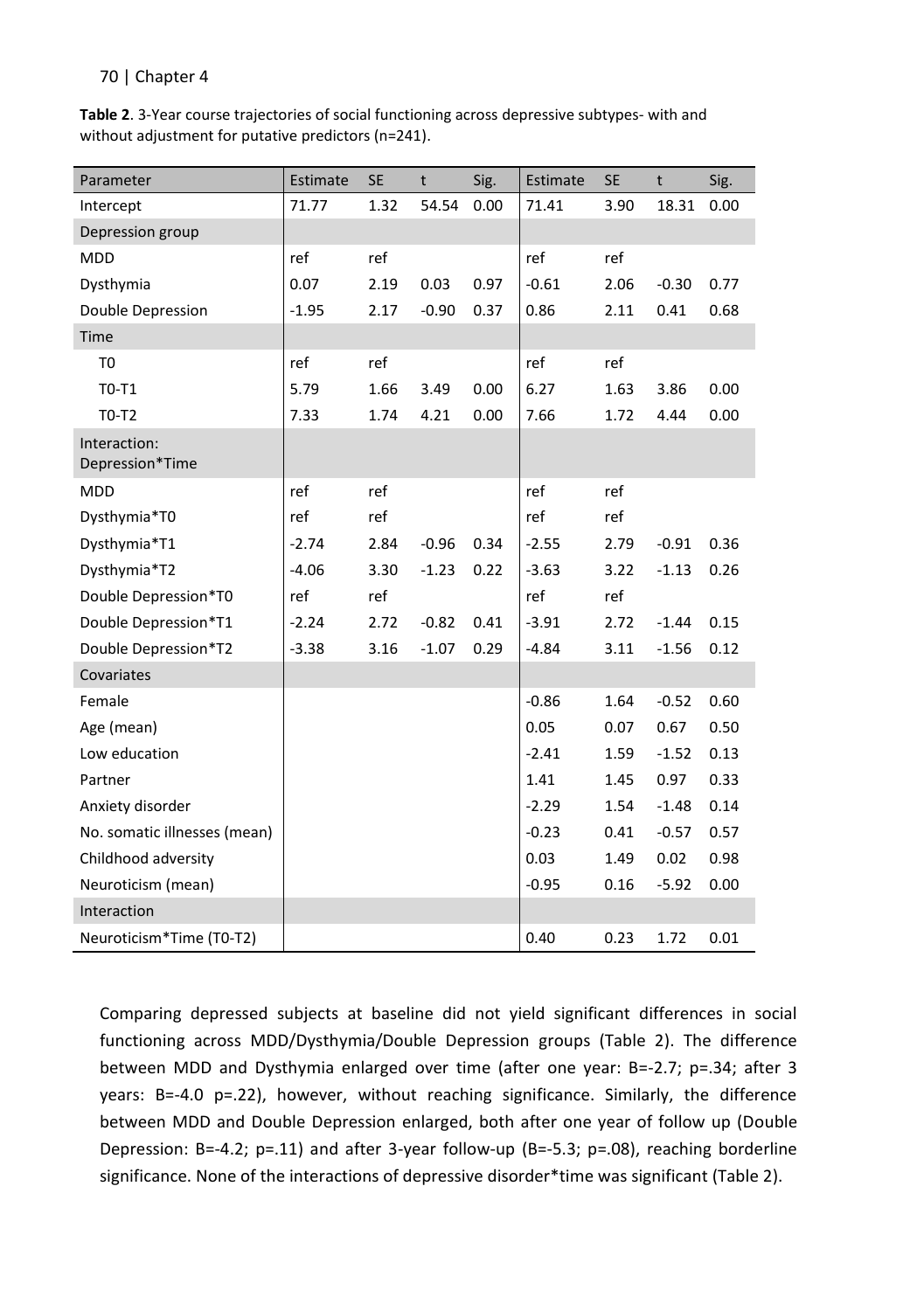**Figure 2.** Physical functioning trajectories over 3 years across depression groups and a no disorder group (n=4381).



Abbreviations: NoDiag= No diagnosis, MDD= Major Depressive Disorder, Dysth= Dysthymic Disorder, DD= Double Depression; All depression groups differed significantly from the no diagnosis group at all waves.

### *Trajectory of recovery of physical functioning*

As shown in Figure 2, at baseline, the level of physical functioning was lowest for Double Depression (B=-23.9; p<.001), followed by Dysthymic Disorder (B=-19.9; p=<.001) and MDD (B=-15.8; p<.001) (NoDiag=reference). After one year of follow-up both MDD (MDD\*time: t=4.2;  $p = <.001$ ) as well as Double Depression (Double Depression\*time: t=3.4;  $p = .001$ ) showed significant interaction with time, indicating larger improvement in functioning over time as compared to NoDiag. Persons with Dysthymia did not show any significant improvement of physical functioning during the first year of follow up. Considering the total of 3-year follow up, both MDD (MDD\*time: t=4.0; p=<.001, see Figure 2) as well as Double Depression (Double Depression\*time: t=2.8; p=.01) showed significant improvement over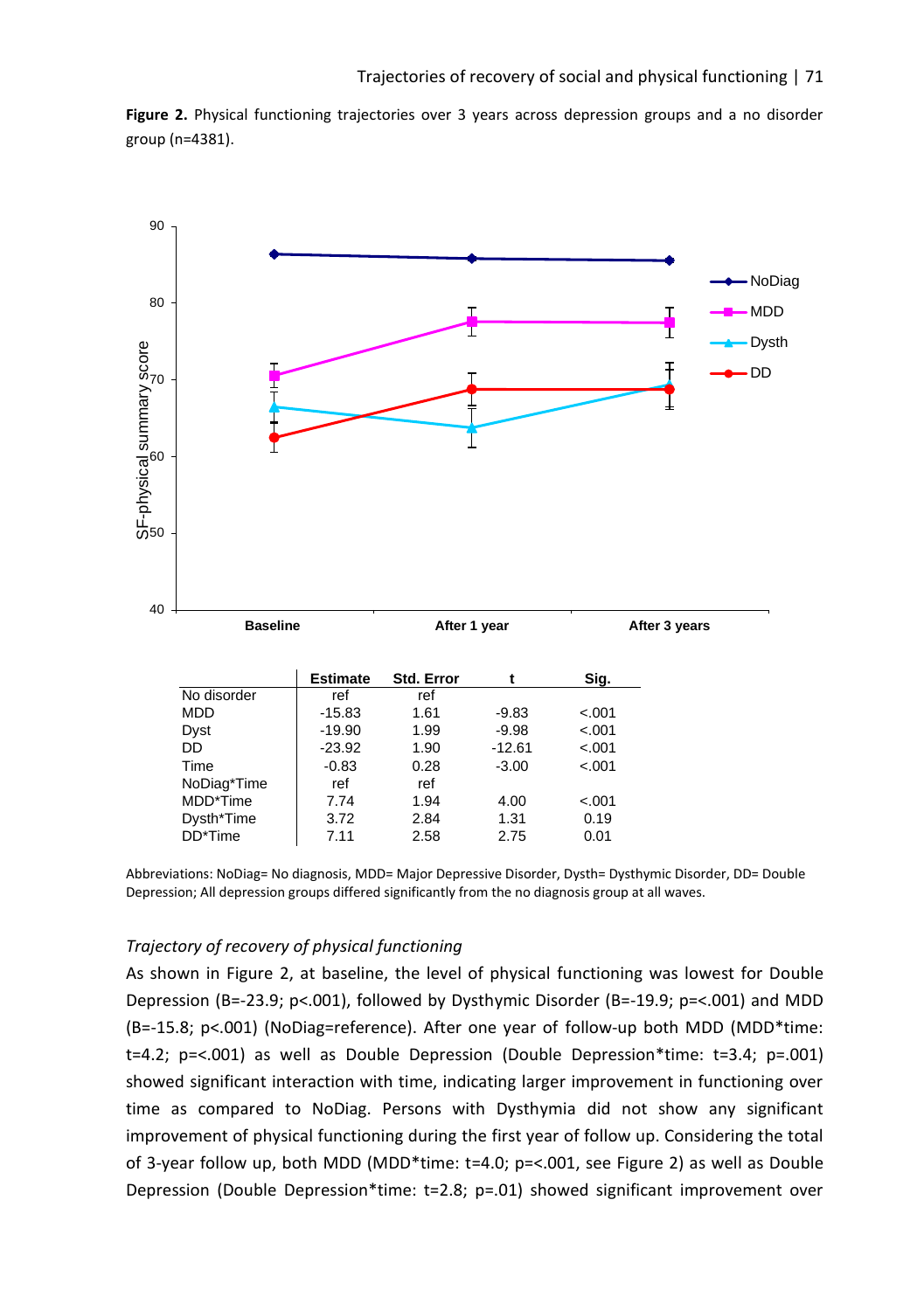time, whereas Dysthymic Disorder (Dysthymia\*time: t=1.3; p=.19) failed to reach a significantly higher level of physical functioning. Despite the larger improvement over time, the level of physical functioning of MDD, Dysthymic Disorder and Double Depression remained significantly lower than NoDiag at all time points.

Comparisons at baseline across depressive disorder subtypes only (n=241), revealed that physical functioning of persons with Double Depression was significantly lower (B=-8.1; p=.02) than that of persons with MDD, persisting after one year (B=-8.9; p=.03), and three years of follow-up (B=-9.1; p=.05). Persons with Dysthymia did not significantly differ in level of physical functioning at baseline (B=-4.1;  $p=.27$ ), but had a lower level of functioning compared to MDD after one year of follow-up  $(B=-13.8; p=.002)$ , and after 3 years (Dysthymia: B=-8.1; borderline significant p=.09). The greater difference between Dysthymic Disorder and MDD after one year of follow-up is illustrated in Table 3. We found a significant interaction between Dysthymia\*time (B=-9.7; t=-2.3; p=.02) between T0 and T1. Considering the total follow-up period of 3 years, the difference between Dysthymic Disorder en MDD enlarged, but not significantly (Dysthymia\*time (T0-T2): B=-4.1; t=-0.9; p=.38).

| Parameter                | Estimate | <b>SE</b> | t       | Sig.   | Estimate | <b>SE</b> | t       | Sig.   |
|--------------------------|----------|-----------|---------|--------|----------|-----------|---------|--------|
| Intercept                | 70.51    | 2.29      | 30.78   | < .001 | 83.77    | 5.99      | 13.99   | < .001 |
| Depression group         |          |           |         |        |          |           |         |        |
| Major Depression         | ref      | ref       |         |        | ref      | ref       |         |        |
| Dystymia                 | $-4.06$  | 3.66      | $-1.11$ | 0.27   | $-1.80$  | 3.17      | $-0.57$ | 0.57   |
| Double Depression        | $-8.08$  | 3.55      | $-2.28$ | 0.02   | $-1.83$  | 3.19      | $-0.57$ | 0.57   |
| Time:                    |          |           |         |        |          |           |         |        |
| T <sub>0</sub>           | ref      | ref       |         |        | ref      | ref       |         |        |
| $T0-T1$                  | 6.92     | 2.42      | 2.86    | 0.00   | 7.40     | 2.41      | 3.07    | < .001 |
| $T0-T2$                  | 6.79     | 2.60      | 2.61    | 0.01   | 7.41     | 2.60      | 2.85    | 0.01   |
| Interaction: Depression* |          |           |         |        |          |           |         |        |
| <b>Time</b>              |          |           |         |        |          |           |         |        |
| <b>MDD</b>               | ref      | ref       |         |        | ref      | ref       |         |        |
| Dysthymia*T0             | ref      | ref       |         |        | ref      | ref       |         |        |
| Dysthymia*T0-T1          | $-9.70$  | 4.14      | $-2.34$ | 0.02   | $-9.57$  | 4.07      | $-2.35$ | 0.02   |
| Dysthymia*T0-T2          | $-4.05$  | 4.63      | $-0.87$ | 0.38   | $-4.31$  | 4.55      | $-0.95$ | 0.34   |
| Double Depression*T0     | ref      | ref       |         |        | ref      | Ref       |         |        |
| Double Depression*T0-T1  | $-0.83$  | 3.67      | $-0.23$ | 0.82   | $-2.63$  | 3.75      | $-0.70$ | 0.48   |
| Double Depression*T0-T2  | $-1.02$  | 4.35      | $-0.23$ | 0.82   | $-2.60$  | 4.31      | $-0.60$ | 0.55   |
| Female                   |          |           |         |        | $-0.88$  | 2.45      | $-0.36$ | 0.72   |
| Age (mean)               |          |           |         |        | $-0.22$  | 0.11      | $-1.96$ | 0.05   |
| Low education            |          |           |         |        | 0.77     | 2.44      | 0.31    | 0.75   |
| Partner                  |          |           |         |        | 2.10     | 2.28      | 0.92    | 0.36   |
| Anxiety dis              |          |           |         |        | $-3.70$  | 2.40      | $-1.55$ | 0.12   |
| Number of somatic        |          |           |         |        |          |           |         |        |
| illnesses (mean)         |          |           |         |        | $-4.43$  | 0.67      | $-6.63$ | < .001 |
| Childhood adversity      |          |           |         |        | 2.01     | 2.37      | 0.85    | 0.40   |
| Neuroticism (mean)       |          |           |         |        | $-1.17$  | 0.24      | $-4.94$ | < .001 |

**Table 3.** 3-Year course trajectories of physical functioning across depressive subtypes- with and without adjustment for putative predictors (n=241).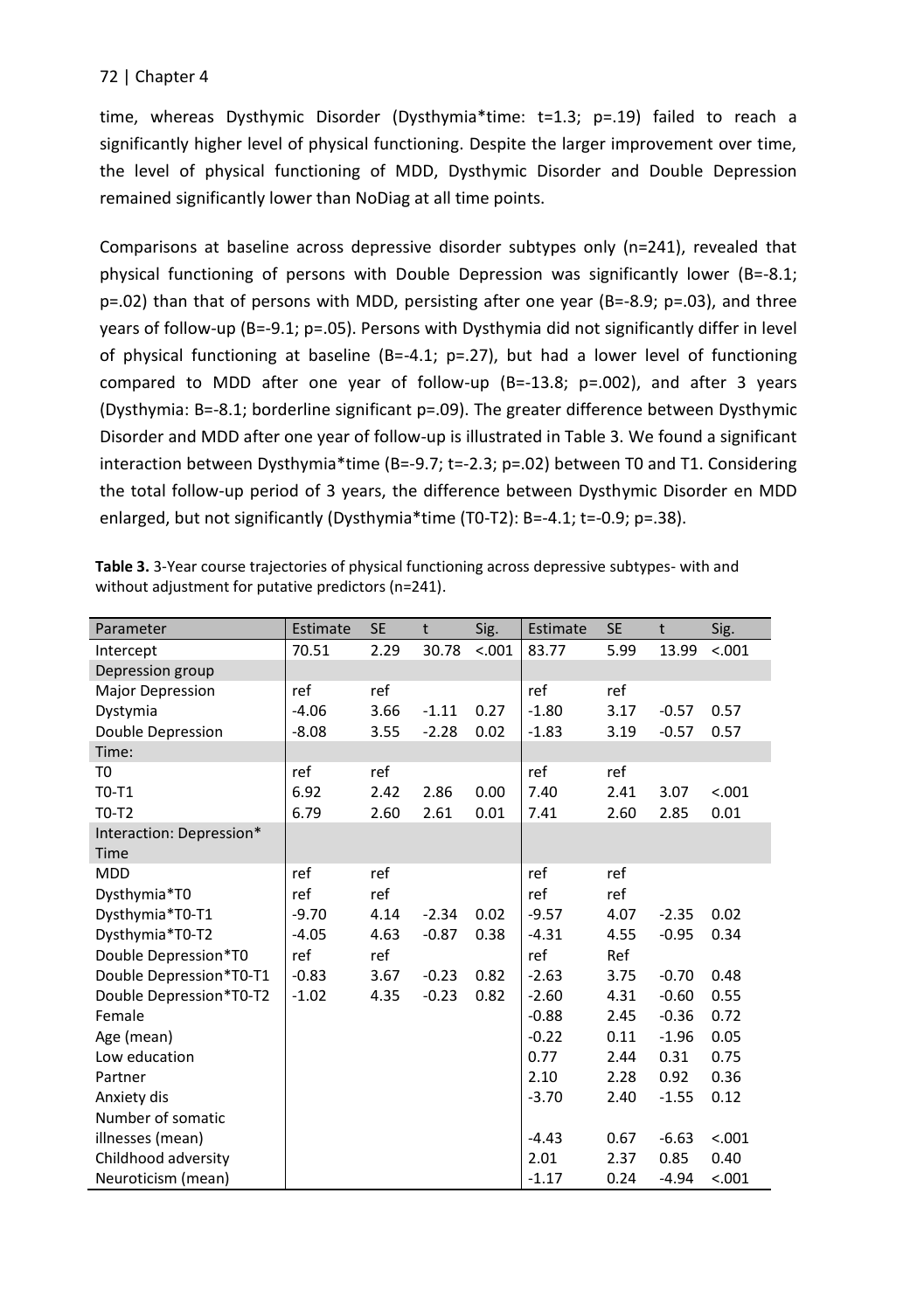## *Possible determinants of social and physical functioning across depressive subtypes*

Table 2 and 3 show the estimates of effects of several possible predictors on trajectories of social and physical functioning across depressive subtypes: gender, age, education, marital status, a comorbid anxiety disorder, number of comorbid somatic disorders, childhood adversity and neuroticism. Neuroticism (B=-0.95; p<.001) was the only significant determinant of the 3-year trajectory of social functioning (Table 2). In addition, the interaction between neuroticism\*time was significant over three years of follow-up (B=0.4; t=1.7; p=.01). These findings for neuroticism illustrate that subjects with high neuroticism have a generally lower social functioning over time. However, the significant interaction between neuroticism and time with a positive B indicates, that this difference of social functioning between persons with high and neuroticism levels diminishes over time. All other interactions between putative predictors\*time were examined, but not significant.

Considering physical functioning, older age (B=-0.2; p=.05), somatic comorbidity (B=-4.4;  $p$ <.001) and high neuroticism (B=-1.2;  $p$ <.001) were significantly associated with a lower level of physical functioning over 3 years of time (Table 3). No significant time interactions were observed for the putative determinants (all p>.10). After inclusion of these determinants, Double Depression failed to be significantly associated with more physical impairment as compared to MDD (Table 3). The disappearance of this effect appeared to be mainly due to an effect of neuroticism, since the single inclusion of neuroticism- but not the single inclusion of age or somatic comorbidity - already reduced the physical functioning difference between subjects with Double Depression and MDD to non-significance.

### **DISCUSSION**

Our primary aim was to examine differences in the 3-year trajectories of social and physical functioning after remission in a community sample of people with MDD, Dysthymic Disorder or Double Depression, thereby comparing their functioning with persons without any diagnosis. The results clearly indicate the long-term debilitating effects of psychopathology, even after depressive disorders are absent over 3 years of time. Duration of the index symptoms appears to be associated with impaired recovery of functioning, since especially those with Dysthymia (either with or without a superimposed MDD) showed slower and less recovery of functioning.

Studies on functioning comparing different subtypes of depressive disorders are inconclusive. In general, most studies agree that people with a current Double Depression are more impaired than persons with a current Dysthymia or MDD (Goldney and Fisher, 2004; Leader and Klein, 1996; Rapaport et al., 2005), but results on the ranking of Dysthymic Disorder and MDD differ. Some report a higher level of functioning of people with Dysthymia, compared to MDD (Broadhead et al., 1990; Goldney and Fisher, 2004; Judd et al., 2000; Rapaport et al., 2005). Others, however, found higher levels of psychosocial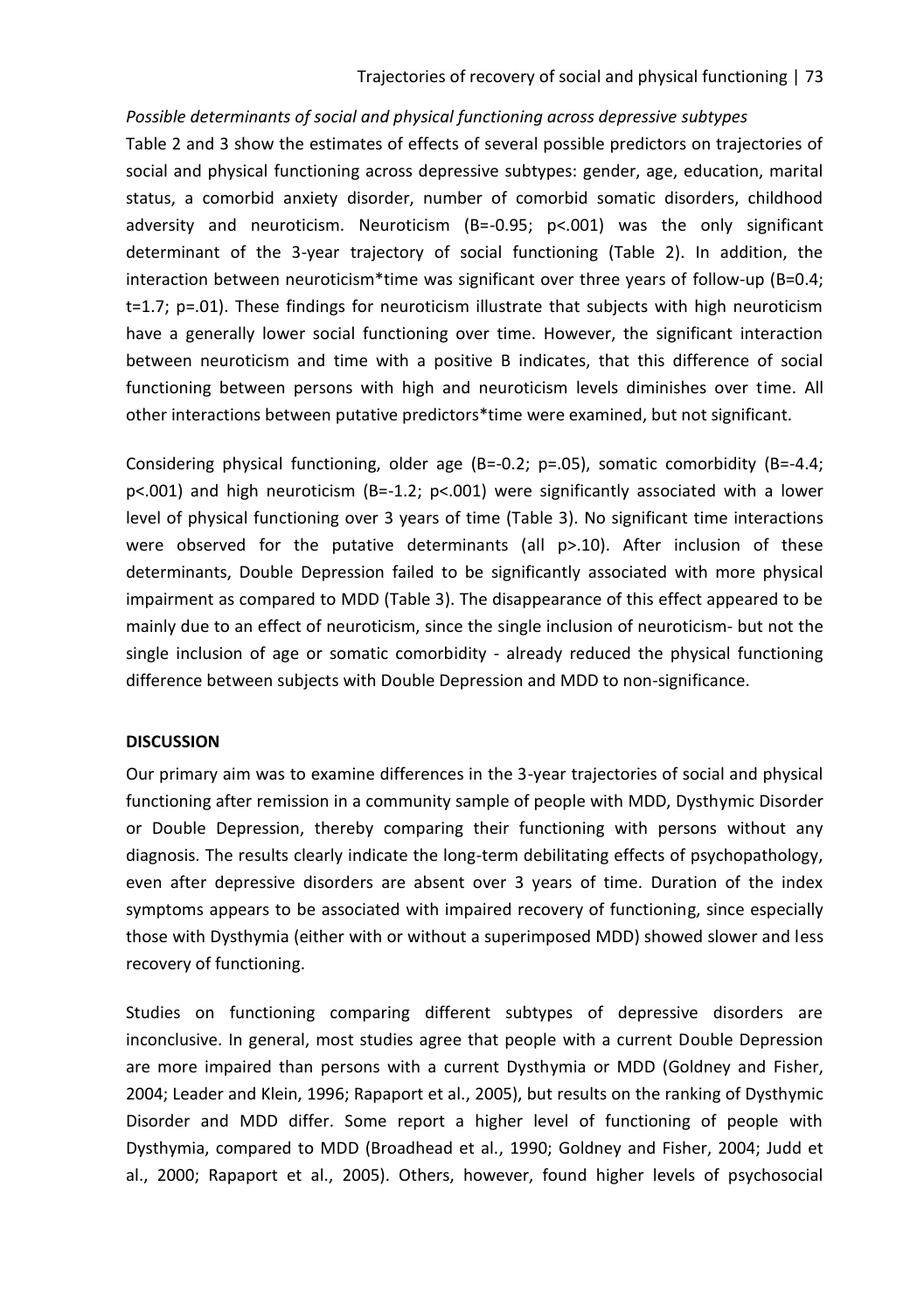functioning of MDD as compared to Dysthymia/Double Depression (Bijl and Ravelli, 2000a; Buist-Bouwman et al., 2006; Wells et al., 1992), or equivalent levels of psychosocial functioning between Dysthymic Disorder and (recurrent) MDD (Leader and Klein, 1996; Subodh et al., 2008), which is in accordance with our baseline results.

In addition, we demonstrated the persistence of impaired functioning after recovery of the depressive disorders. Comparisons across depressive subtypes revealed that Dysthymic Disorder and Double Depression improved to a lesser extent than persons with MDD. Even after three years of recovery, the level of functioning remains considerably lower for persons with Dysthymia and Double Depression than that of persons with MDD. To our knowledge, this is the first study that examined a long-term follow-up of functioning during remission of MDD/Dysthymic Disorder/Double Depression in the general population. It was previously shown that after remission of depressive symptoms of subjects with MDD, some functional impairment persisted (Buist-Bouwman et al., 2004; Coryell et al., 1993; Hirschfeld et al., 2002; Judd et al., 2000; Ormel et al., 2004). Furthermore, Friedman et al. (1999) previously showed comparable trajectories of social functioning of outpatients with Dysthymic Disorder and Double Depression after 6-month continuation treatment, suggesting that the MDD component may add little to social impairment and that chronic Dysthymic Disorder is the main determinant of social functioning.

Comparison of trajectories of functioning across subtypes of depressive disorders, varying in level of severity and chronicity, may illustrate the impact of either severity or chronicity on levels of functioning. Our results both at baseline as well as during 3-year follow-up indicate that chronicity may have a larger impact on trajectories of functioning than severity. Literature on this issue is not conclusive. There is some evidence that duration of a depressive episode exceeding 2 years leads to more functional disability (Hays et al., 1995), thus, chronicity is a predictor of the level of functioning (Rytsala et al., 2006; Subodh et al., 2008). However, others did not find an association between duration of depressive disorders and social functioning (Spijker et al., 2004b). In this study among persons with MDD only, Spijker et al. (2004b) found the severity of the depressive disorder and a comorbid anxiety disorder to be the strongest predictors of dysfunctioning. Since incident MDD between T1 and T2 were included, the study population greatly differs from the study population in the present study, which hampers comparisons. However, in a study of Rapaport et al. (2005) both acute as well as chronic depressive disorders were examined. They also found only 1% of the variance explained by duration of the disorder versus 9% by symptom severity.

How could it be explained that more chronic types of depressive disorders are associated with lower functioning and less improvement over time? Part of this effect may be due to residual depressive symptoms, possibly more apparent in persons with chronic depressive disorders, that might alter the level of social and physical functioning (Broadhead et al., 1990; Judd et al., 1996, 2000) and cause a lagging behind in recovery of functioning. In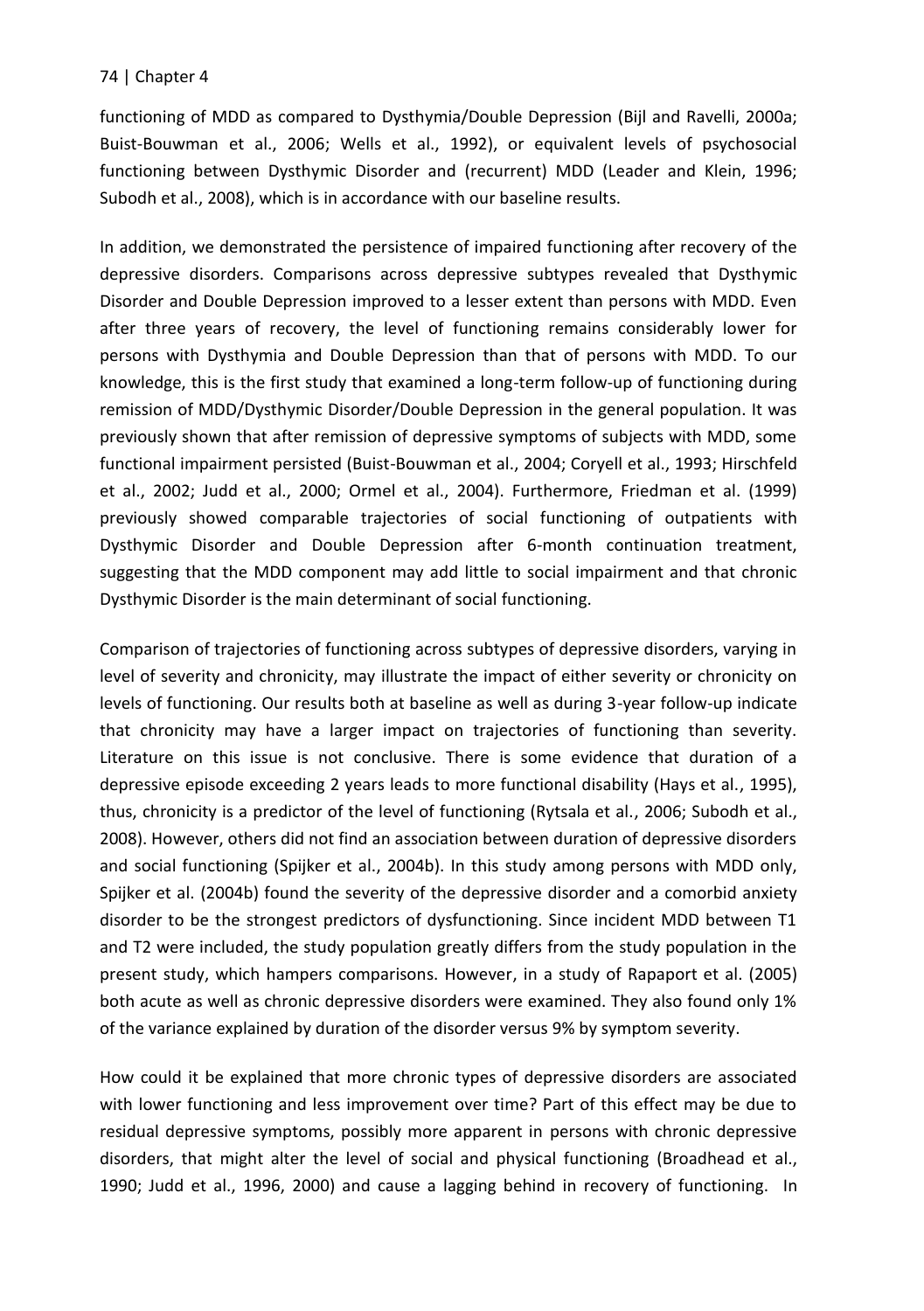addition, we found some evidence that chronic types of depression were present among persons with higher neuroticism scores which appeared to be the most important predictor for both poorer physical as well as social functioning over time.

# *Possible predictors*

As mentioned above, we demonstrated that neuroticism predicted impaired recovery of social functioning, while determinants for impaired recovery of physical functioning included age, number of comorbid somatic disorders and neuroticism. Literature on predictors of social and physical functioning, comparing Dysthymia/Double Depression/MDD, is sparse, generally limited to outpatients, mostly limited to brief follow-up periods and lacking comparisons with pure Dysthymic Disorder. Age was previously identified as a predictor of impaired recovery of physical functioning (Klein et al., 2008; Schonfeld et al., 1997). Also, psychiatric as well as somatic comorbidity has been previously found to be associated with functioning (Baune et al., 2007; Bijl and Ravelli, 2000b; Klein et al., 2008; McDermut et al., 2001; Rytsala et al., 2006; Spijker et al., 2004b). For somatic comorbidity this is in line with our findings, since the number of comorbid somatic illnesses was associated with a poorer physical functioning trajectory over time. However, we did not find an effect of comorbid anxiety disorder on functioning trajectories in our study, maybe because a potential effect of this variable was supplanted by effects of neuroticism and somatic comorbidity, as shown before (McDermut et al., 2001, Baune et al., 2007). Finally, neuroticism proved to be a significant predictor of both social functioning, as well as physical functioning. Seivewright et al. (2004) showed, that personality pathology significantly predicted a lower level of social functioning after 12 years. Since social dysfunction is a major manifestation of personality disorder, Seivewright et al. (2004) questioned, whether a long-term lower level of social functioning after treatment of depressive disorders, might be a consequence of personality rather than mental state pathology.

## **Strengths and limitations**

A strength of this study is its prospective design of three years of follow-up with evaluations blind to diagnosis at baseline. In addition, the study is population-based which allows generalization to the general population. This study also has some limitations. First, we were faced with attrition. Whereas the numbers included at baseline were considerable, attrition limited the power to detect small effects at follow up. Attrition was more likely among the depressed, when compared to persons without depression. Inclusion of the dropouts would most likely have resulted in stronger associations, since we expect lower social or physical functioning among the drop-outs. Attrition across the three depressive subtypes was nondifferential. Therefore, the results comparing depressive subtypes are unlikely to be influenced by attrition. Also, our study lacks pre-morbid assessment of functioning. Consequently, we cannot differentiate whether a post-morbid lower level of social and physical functioning might be a state, trait or scar effect, or a consequence of a so-called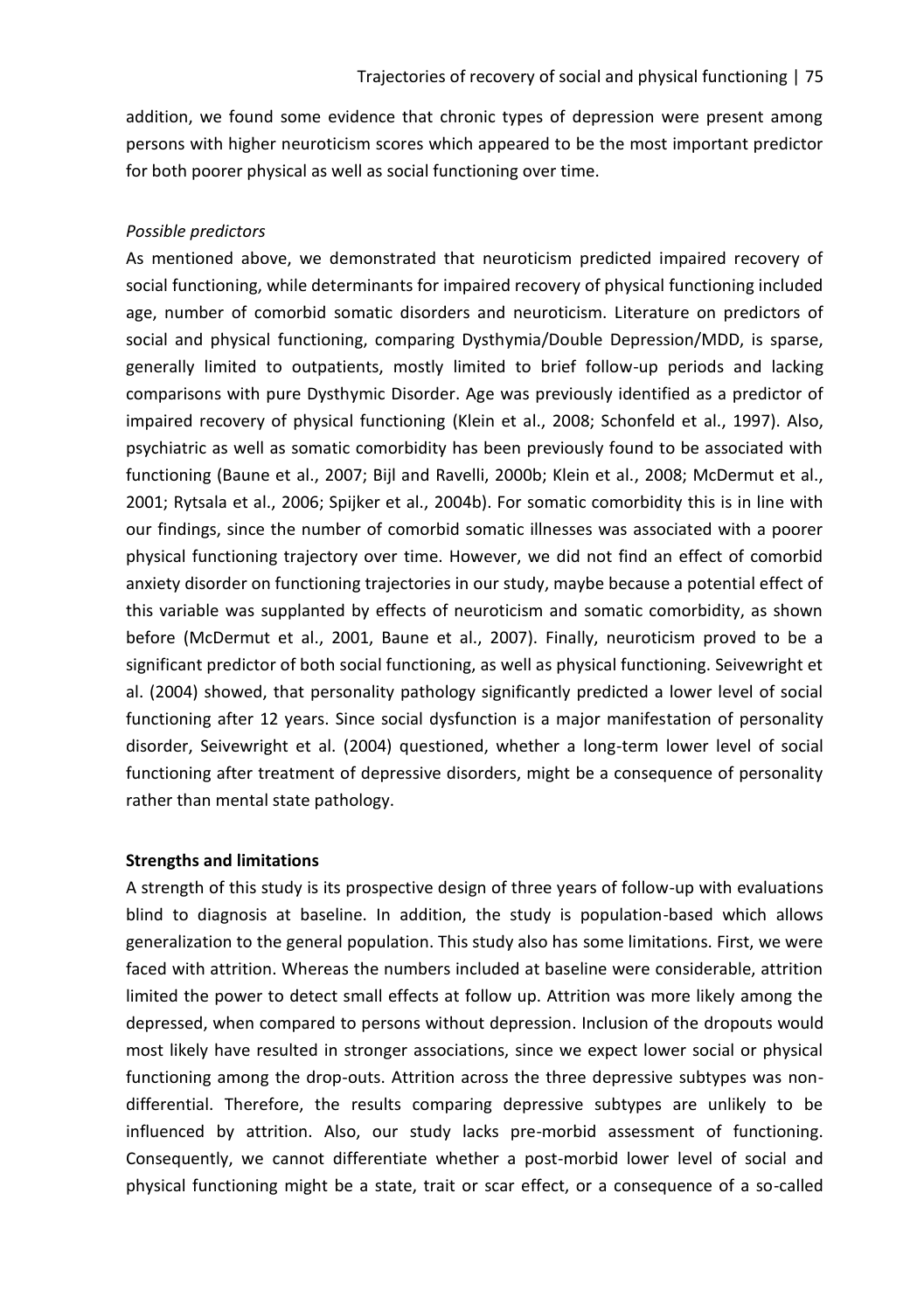"trajectory of recovery". Finally, we have no information on comorbid personality disorder, which has been shown to be associated to functioning in depressive disorders (Kennedy et al., 2007; Klein, Shankman and Rose, 2008; Mulder, 2002). Since the prevalence of personality disorders is higher among the early-onset Dysthymics (Klein et al., 1988), the age of onset might be of importance for the level of functioning as well. However, age of onset is difficult to assess (Simon and Korff, 1995). Due to the high risk of recall bias and the limited power we have for such subgroup analyses, the impact of early versus late-onset Dysthymic Disorder was not examined.

To conclude, this study provides a clear indication that depression can have long-term debilitating effects, persisting even after remission of the depressive disorder: social and physical functioning is substantially lower even after depressive disorders are absent over three years of time. Furthermore, chronicity of symptoms appears to be associated with impaired recovery of functioning to a greater extent than severity of symptoms, since especially those with Dysthymia (either with or without a superimposed MDD) showed slower and less complete recovery of functioning. Specific attention should be addressed in clinical practice to social and physical functioning of persons with chronic depressive disorders. As Solomon et al. (2004) demonstrated, psychosocial impairment (of euthymic patients) is a risk factor for recurrence of a depressive disorder. In addition, attention should be paid to neuroticism as a significant predictor of both social and physical functioning. Thus, treatment focused on depressive symptoms only will not suffice to reduce risk of recurrence and enhance functioning of depressed individuals. In accordance with Rapaport et al. (2005), we conclude that successful treatment must go beyond ameliorating signs and symptoms to address the broader issue of restoration of health.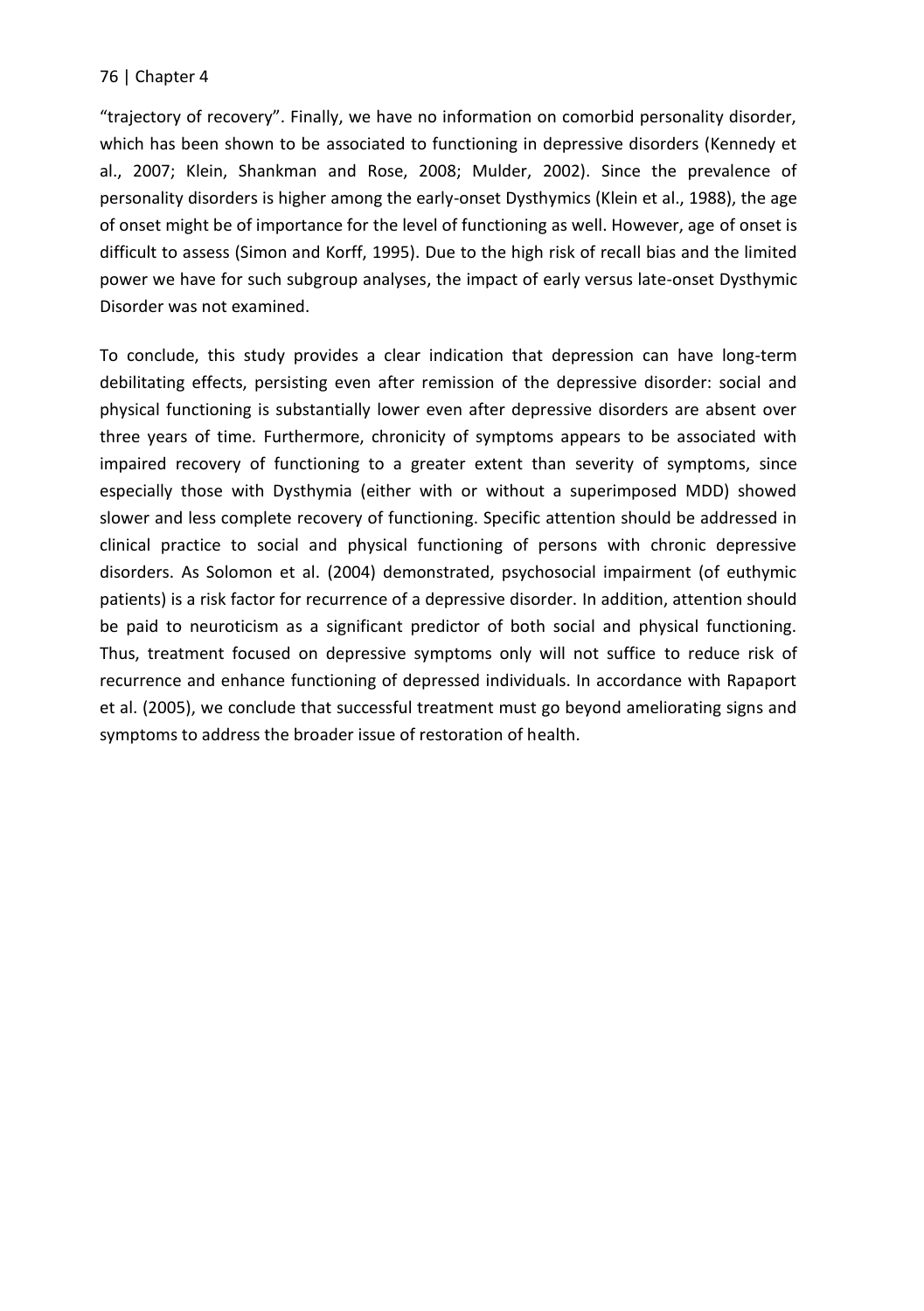#### **REFERENCES**

Aaronson NK, Muller M, Cohen PD, Essink-Bot ML, Fekkes M, Sanderman R, Sprangers MA, Velde A te, Verrips E. Translation, validation, and norming of the Dutch language version of the SF-36 Health Survey in community and chronic disease populations. Jöurnal of Clinical Epidemiology 1998; 51: 1055-1068.

Baune BT, Adrian I, Jacobi F. Medical disorders affect health outcome and general functioning depending on comorbid major depression in the general population. Journal of Psychosomatic Research 2007; 62: 109-118.

Berg J van de, Bos GAM van de. Het (meten van het) voorkomen van chronische aandoeningen 1974-1987. Maandbericht Gezondheid (CBS) 1989; 8: 4-21.

Bijl RV, van Zessen G, Ravelli A, de Rijk C, Langendoen Y. The Netherlands Mental Health Survey and Incidence Study (NEMESIS): objectives and design. Social Psychiatry and Psychiatric Epidemiology 1998; 33: 581-586.

Bijl RV, Ravelli A. Current and residual functional disability associated with psychopathology: findings from the Netherlands Mental Health Survey and Incidence Study (NEMESIS). Psychological Medicine 2000a; 30: 657-668.

Bijl RV, Ravelli A. Psychiatric morbidity, service use, and need for care in the general population: results of The Netherlands Mental Health Survey and Incidence Study. American Journal of Public Health 2000b; 90: 602-607.

Broadhead WE, Blazer DG, George LK, Tse CK. Depression, disability days, and days lost from work in a prospective epidemiologic survey. Journal of the American Medical Association 1990; 264: 2524-2528.

Buist-Bouwman MA, Ormel J, Graaf R de, Vollebergh WA. Functioning after a major depressive episode: complete or incomplete recovery? Journal of Affective Disorders 2004; 82: 363-371.

Buist-Bouwman MA, Graaf R de, Vollebergh WA, Alonso J, Bruffaerts R, Ormel J. Functional disability of mental disorders and comparison with physical disorders: a study among the general population of six European countries. Acta Psychiatrica Scandinavica 2006; 113: 492-500.

Burke JD, Burke KC, Baker JH. Test-retest reliability in psychiatric patients of the SF-36 Health Survey. International Journal of Methods in Psychiatric Research 1995; 5: 189-194.

Coryell W, Scheftner W, Keller M, Endicott J, Maser J, Klerman GL. The enduring psychosocial consequences of mania and depression. American Journal of Psychiatry 1993; 150: 720-727.

Faravelli C, Ambonetti A, Pallanti S, Pazzagli A. Depressive relapses and incomplete recovery from index episode. American Journal of Psychiatry 1986; 143: 888-891.

Friedman RA, Markowitz JC, Parides M, Gniwesch L, Kocsis JH. Six months of desipramine for dysthymia: can dysthymic patients achieve normal social functioning? Journal of Affective Disorders 1999; 54: 283-286.

Goldney RD, Fisher LJ. Double depression in an Australian population. Social Psychiatry and Psychiatric Epidemiology 2004; 39: 921-926.

Graaf R de, Bijl RV, Smit F, Ravelli A, Vollebergh WA. Psychiatric and sociodemographic predictors of attrition in a longitudinal study: The Netherlands Mental Health Survey and Incidence Study (NEMESIS). American Journal of Epidemiology 2000a; 152: 1039-1047.

Graaf R de, Bijl RV, Vollebergh WA. Response and non-response third wave: the Netherlands Mental Health Survey and Incidence Study (NEMESIS). Technical Report no 11. 2000b. Trimbos-institute: Utrecht.

Hays RD, Wells KB, Sherbourne CD, Rogers W, Spritzer K. Functioning and well-being outcomes of patients with depression compared with chronic general medical illnesses. Archives of General Psychiatry 1995; 52: 11-19.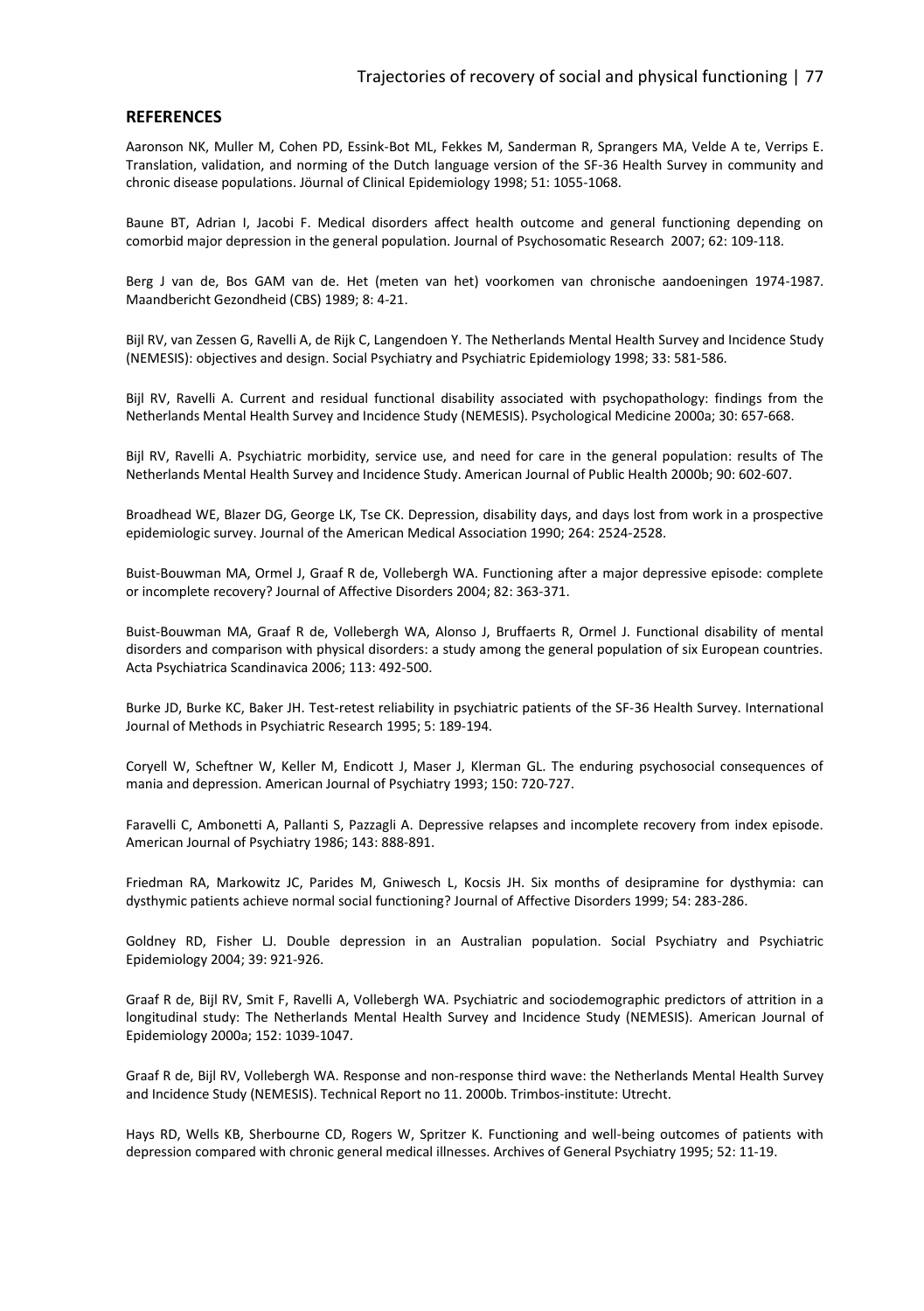Hirschfeld RM, Dunner DL, Keitner G, Klein DN, Koran LM, Kornstein SG, Markowitz JC, Miller I, Nemeroff CB, Ninan PT, Rush AJ, Schatzberg AF, Thase ME, Trivedi MH, Borian FE, Crits-Christoph P, Keller MB. Does psychosocial functioning improve independent of depressive symptoms? A comparison of nefazodone, psychotherapy, and their combination. Biological Psychiatry 2002; 51: 123-133.

Jong A de, Lubbe PM van der. De ontwikkeling van de Groningse Vragenlijst over Sociaal Gedrag (GVSG). Groningen RUD, afdeling Sociale Psychiatrie. 1995: 474-479.

Judd LL, Paulus MP, Wells KB, Rapaport MH. Socioeconomic burden of subsyndromal depressive symptoms and major depression in a sample of the general population. American Journal of Psychiatry 1996; 153: 1411-1417.

Judd LL, Akiskal HS. Delineating the longitudinal structure of depressive illness: beyond clinical subtypes and duration thresholds. Pharmacopsychiatry 2000; 33: 3-7.

Judd LL, Akiskal HS, Zeller PJ, Paulus M, Leon AC, Maser JD, Endicott J, Coryell W, Kunovac JL, Mueller TI, Rice JP, Keller MB. Psychosocial disability during the long-term course of unipolar major depressive disorder. Archives of General Psychiatry 2000; 57: 375-380.

Kennedy N, Foy K, Sherazi R, McDonough M, McKeon P. Long-term social functioning after depression treated by psychiatrists: a review. Bipolar Disorders 2007; 9: 25-37.

Klein DN, Taylor EB, Dickstein S, Harding K. The early-late onset distinction in DSM-III-R dysthymia. Journal of Affective Disorders 1988; 14: 25-33.

Klein DN, Shankman SA, Rose S. Dysthymic disorder and double depression: prediction of 10-year course trajectories and outcomes. Journal of Psychiatric Research 2008; 42: 408-415.

Kruijshaar ME, Hoeymans N, Bijl RV, Spijker J, Essink-Bot ML. Levels of disability in major depression: findings from the Netherlands Mental Health Survey and Incidence Study (NEMESIS). Journal of Affective Disorders 2003; 77: 53- 64.

Leader JB, Klein DN. Social adjustment in dysthymia, double depression and episodic major depression. Journal of Affective Disorders 1996; 37: 91-101.

McDermut W, Mattia J, Zimmerman M. Comorbidity burden and its impact on psychosocial morbidity in depressed outpatients. Journal of Affective Disorders 2001; 65: 289-295.

McHorney CA, Ware JE, Raczek AE. The MOS 36-Item Short-Form Health Survey (SF-36): II. Psychometric and clinical tests of validity in measuring physical and mental health constructs. Medical Care 1993; 31: 247-263.

McHorney CA, Ware JE, Lu JF, Sherbourne CD. The MOS 36-item Short-Form Health Survey (SF-36): III. Tests of data quality, scaling assumptions, and reliability across diverse patient groups. Medical Care 1994; 32: 40-66.

Merikangas KR, Ames M, Cui L, Stang PE, Ustun TB, Korff M von, Kessler RC. The impact of comorbidity of mental and physical conditions on role disability in the US adult household population. Archives of General Psychiatry 2007; 64: 1180-1188.

Mintz J, Mintz LI, Arruda MJ, Hwang SS. Treatments of depression and the functional capacity to work. Archives of General Psychiatry 1992; 49: 761-768.

Mulder RT. Personality pathology and treatment outcome in major depression: a review. American Journal of Psychiatry 2002; 159: 359-371.

Ormel J. Neuroticism and well-being inventories: measuring traits or states? Psychological Medicine 1983; 13: 165- 176.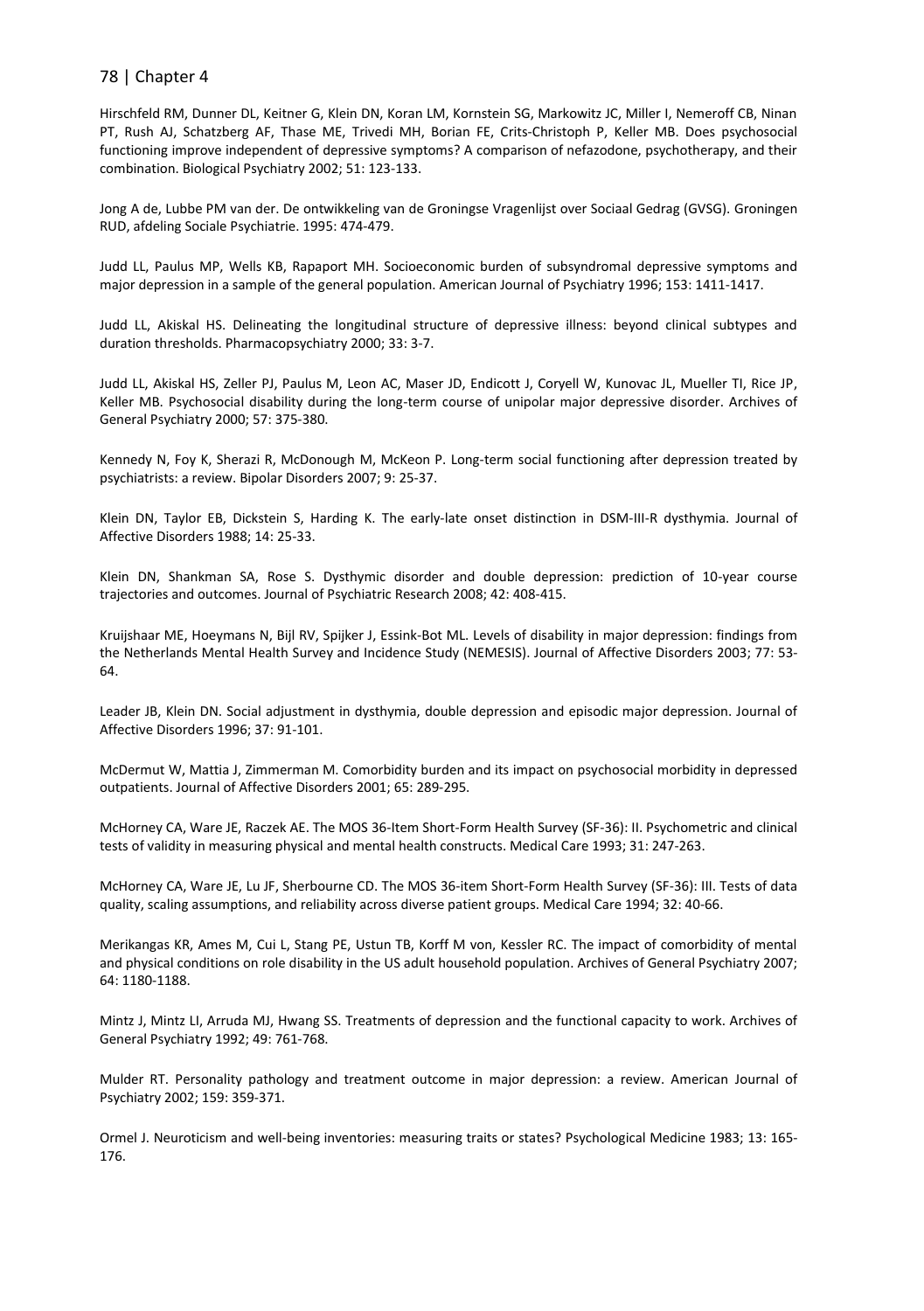#### Trajectories of recovery of social and physical functioning | 79

Ormel J, Wohlfarth T. How neuroticism, long-term difficulties, and life situation change influence psychological distress: a longitudinal model. Journal of Personality and Social Psychology 1991; 60: 744-755.

Ormel J, Von Korff M, Ustun TB, Pini S, Korten A, Oldehinkel T. Common mental disorders and disability across cultures. Results from the WHO Collaborative Study on Psychological Problems in General Health Care. Journal of the American Medical Association 1994; 272: 1741-1748.

Ormel J, Oldehinkel AJ, Brilman EI. The interplay and etiological continuity of neuroticism, difficulties, and life events in the etiology of major and subsyndromal, first and recurrent depressive episodes in later life. American Journal of Psychiatry 2001; 158: 885-891.

Ormel J, Oldehinkel AJ, Nolen WA, Vollebergh W. Psychosocial disability before, during, and after a major depressive episode: a 3-wave population-based study of state, scar, and trait effects. Archives of General Psychiatry 2004; 61: 387-392.

Rapaport MH, Clary C, Fayyad R, Endicott J. Quality-of-life impairment in depressive and anxiety disorders. American Journal of Psychiatry 2005; 162: 1171-1178.

Rytsala HJ, Melartin TK, Leskela US, Lestela-Mielonen PS, Sokero TP, Isometsa ET. Determinants of functional disability and social adjustment in major depressive disorder: a prospective study. Journal of Nervous and Mental Diseases 2006; 194: 570-576.

Schonfeld WH, Verboncoeur CJ, Fifer SK, Lipschutz RC, Lubeck DP, Buesching DP. The functioning and well-being of patients with unrecognized anxiety disorders and major depressive disorder. Journal of Affective Disorders 1997; 43: 105-119.

Seivewright H, Tyrer P, Johnson T. Persistent social dysfunction in anxious and depressed patients with personality disorder. Acta Psychiatrica Scandinavica 2004; 109: 104-109.

Simon GE, Korff M von. Recall of psychiatric history in cross-sectional surveys: implications for epidemiologic research. Epidemiological Review 1995; 17: 221-227.

Simon GE, Korff M von, Lin E. Clinical and functional outcomes of depression treatment in patients with and without chronic medical illness. Psychological Medicine 2005; 35: 271-279.

Smeets RMW, Dingemans PMAJ. Composite International Diagnostic Interview (CIDI), version 1.1. 1993. World Health Organization: Amsterdam/ Geneva.

Solomon DA, Leon AC, Endicott J, Mueller TI, Coryell W, Shea MT, Keller MB. Psychosocial impairment and recurrence of major depression. Comprehensive Psychiatry 2004; 45: 423-430.

Spijker J, Graaf R de, Bijl RV, Beekman AT, Ormel J, Nolen WA. Determinants of persistence of major depressive episodes in the general population. Results from the Netherlands Mental Health Survey and Incidence Study (NEMESIS). Journal of Affective Disorders 2004a; 81: 231-240.

Spijker J, Graaf R de, Bijl RV, Beekman AT, Ormel J, Nolen WA. Functional disability and depression in the general population. Results from the Netherlands Mental Health Survey and Incidence Study (NEMESIS). Acta Psychiatrica Scandinavica 2004b; 110: 208-214.

SPSS. SPSS for Windows: version 15.0. 2006. SPSS: Chicago.

Subodh BN, Avasthi A, Chakrabarti S. Psychosocial impact of dysthymia: A study among married patients. Journal of Affective Disorders 2008; 109: 199-204.

Ware JE, Sherbourne CD. The MOS 36-item short-form health survey (SF-36). I. Conceptual framework and item selection. Medical Care 1992; 30: 473-483.